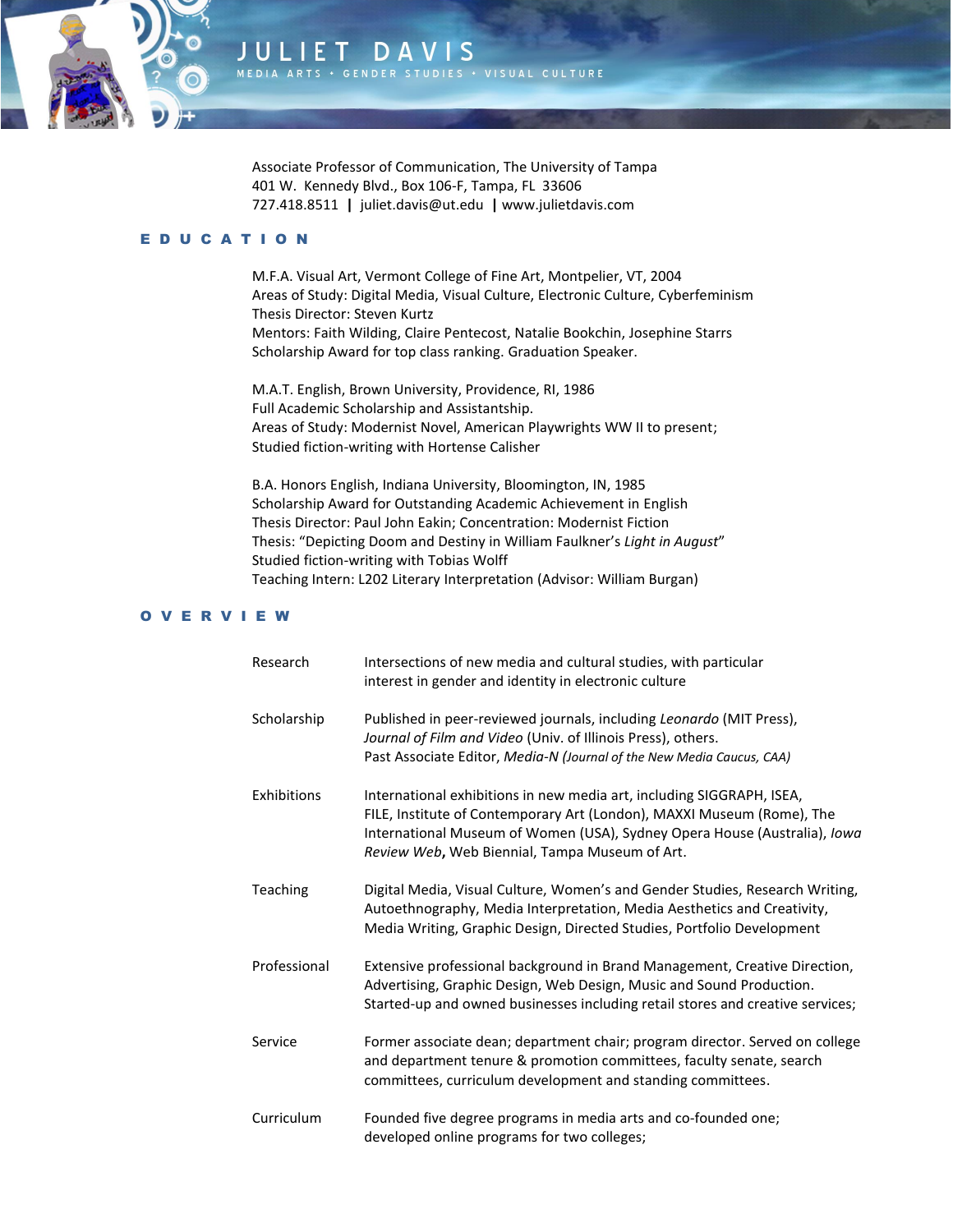

taught online and hybrid courses in English, Art, and Digital Media.

# A C A D E M I C P O S I T I O N S

## **The University of Tampa, Tampa, FL**

Associate Professor of Communication (tenured 2008) Program Director, Advertising & Public Relations (2019-2021) Program Coordinator/Co-coordinator, Advertising & Public Relations (2005-2019) Chair of Communication Department (2011-2013) Founder, Advertising & Public Relations Program (2005) Co-founder of New Media Production program (2003) (originally "Electronic Media and Technology") Assistant Professor of Communication (2004-2008) Visiting Assistant Professor of Communication (2003-2004) Adjunct Faculty (2001-2003)

## **Graduate Courses Taught**

MAPC 610 Digital Communication Practice **(\*created course)** MAPC 700 Capstone Project

## **Undergraduate Courses Taught**

Theory Courses Taught COM 232 Visual Literacy WST 290 Body Talks: Gender and Cultural Perceptions **(\*created course)** WST 383 Women's Studies COM 443 Communication and Cultural Studies

### Media Arts Courses Taught

ART 305 Intro to Graphic Design COM 242 Digital Citizenship COM 222 Media Aesthetics & Creativity **(\*created course, now required in ADPR major)** COM 302 Digital Media & Design for Communication **(\*created course, required in ADPR major)** COM 315 Web Design **(\*created course for COM, NMP, and GRD majors)** COM 383 Multimedia Design **(now retired course)** COM 399 Portfolio Development and Professional Practices **(special topics)** Special Topics: Experimental Multimedia

## Writing Courses Taught

WRI 200 Intro to Creative Writing COM 346 Writing for Interactive Media **(\*created course: NMP major requirement; COM/ADPR elect)** COM 223 Writing for Electronic Communication (Now titled "Media Writing") COM 383 Writing for Advertising & Public Relations **(\*this course split into two courses)**

# Strategic Digital Media Courses Taught

COM 483 Advertising Campaigns **(\*created course, originally titled Advertising & Public Relations: Design, Innovation, Communication)**

Other Courses Taught Senior Thesis Independent Studies Internship in Communication

### **Hybrid/Online Courses Taught**

COM 222-HX Media Aesthetics & Creativity **(\*created hybrid and online versions of course)**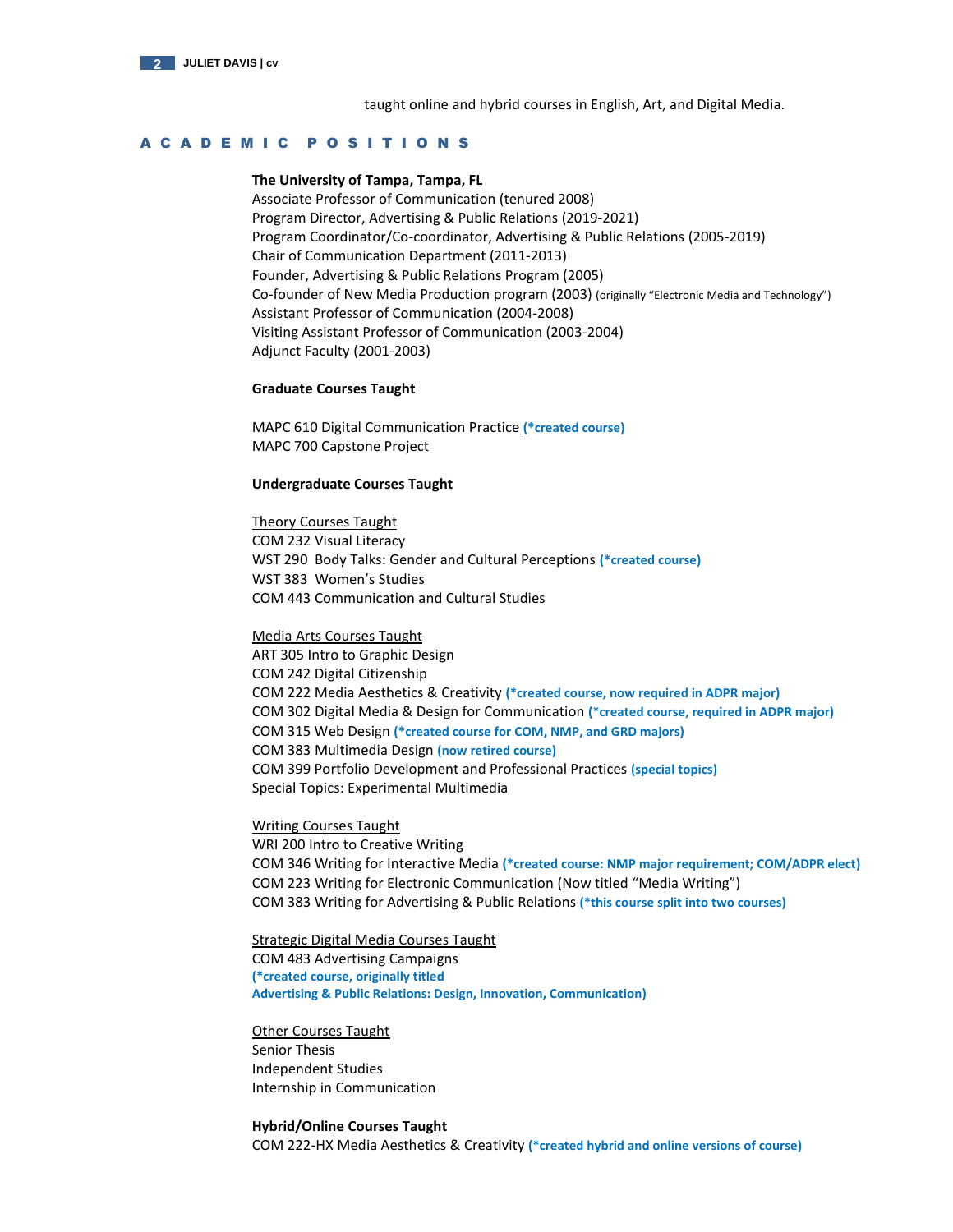

COM 302-HX Digital Media & Design for Communication **(\*created hybrid and online versions)**

### **The International Academy of Design, Tampa, FL**

Associate Dean of Academics (1998-2000) Chairperson of Media Arts (1996-2000) Founded B.A. in Digital Art & Technology, B.A. Graphic Design, B.A. Animation, B.A. Advertising Chairperson of General Education (1996-1999) Faculty (1996-2004) Adjunct Faculty (1991-1996)

Theory Courses Taught WST 392 American Women in Contemporary Society PSC 410 Political Issues in Contemporary Society MUS 342 Music Appreciation

English and Writing Courses Taught ENG 101/102 English Composition I and II ENG 220 Intro to Creative Writing LIT 302 Intro to Poetry LIT 401 Great Books, Great Movies **(\*created course for gen ed program)** LIT 444 Special Topics: Monsters and Myth in Film and Literature **(\*created course)**

### Media Arts Courses Taught

IMD 110 Intro to New Media GRA 101 Fundamentals of Design ART 100 Art Appreciation IMD 243 Web Design IMD 322 Multimedia Design **(\*created course)** GRA 488 Senior Project GRA 489 Senior Portfolio

Graphic Design and Advertising Courses Taught DSN 101 Fundamentals of Design GRA 325 Typography GRA 242/342 Page Layout I and II ADV Advertising Writing I and II **(\*created courses for Advertising B.A. program)** AVD 101 Advertising Concepts

# Online Courses Taught

GRA 110 Design Process **(\*created course for online program)** AVD 102 History and Theory of Design **(\*created course for online program)** AVD 101 Design Fundamentals **(\*created course for online program)** DSN 275 Creativity and Design **(\*created course for online program)** IMD 322 Multimedia Design

# **Adjunct Teaching**

International Academy of Design Online: Designed and Delivered Media Arts Courses (2007-2009) Art Institute Online: Interactive Media and Design (2008-2009) Rasmussen College Online: Creative Writing (2008) St. Petersburg College: Interactive Media & Graphic Design (2001-2003), Clearwater, FL St. Petersburg College: Adobe Certification in Photoshop (2003), Clearwater, FL Hillsborough Community College: English (1994-1996) Tampa, FL Florida Metropolitan University: English, Journalism, Speech (1994-1996), Brandon, FL ITT Technical Institute, General Education Coordinator / Instructor (1995-1997) Tampa, FL Courses Taught: English, Speech, and other general education courses as needed.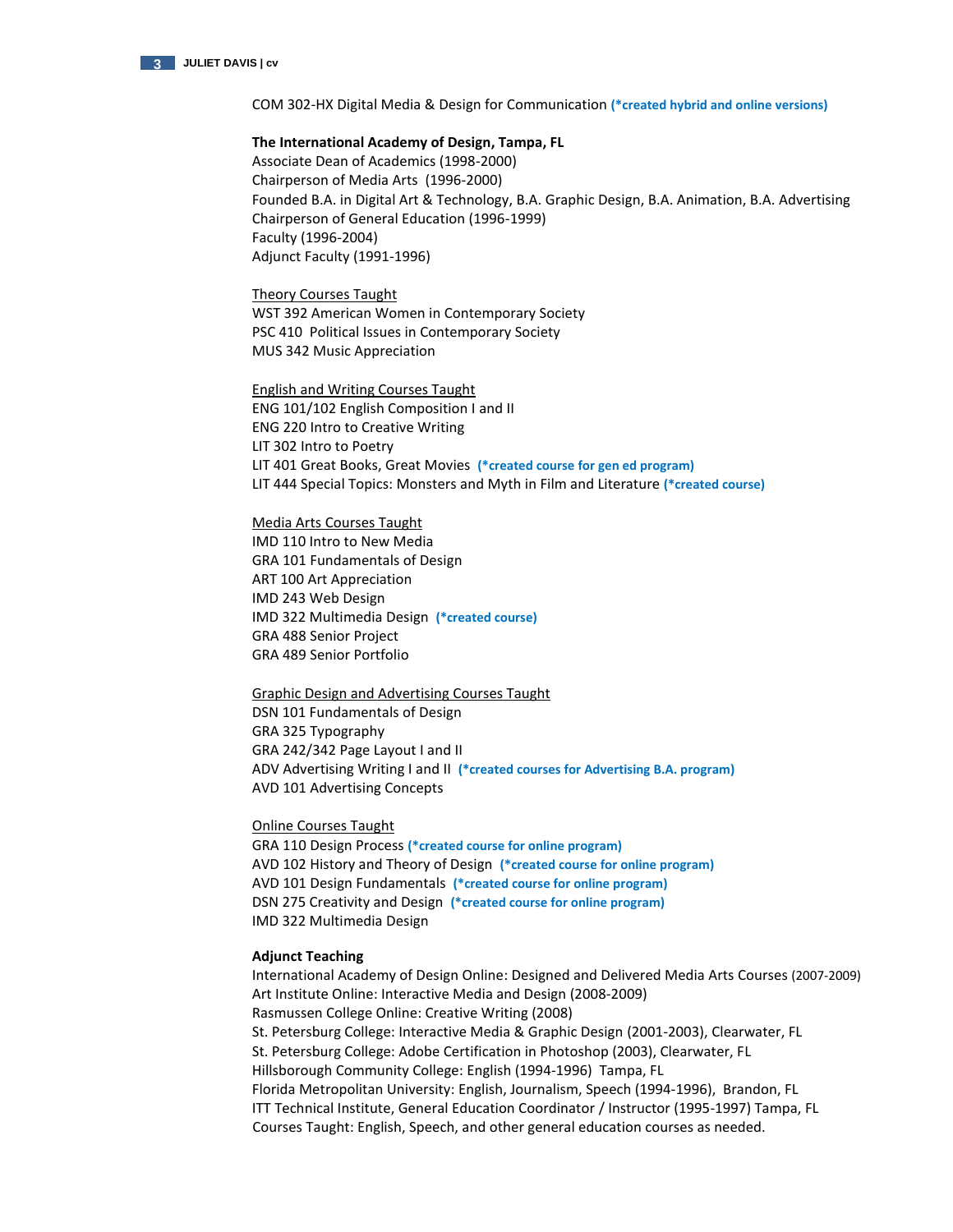

# A D M I N I S T R A T I V E E X P E R I E N C E

# **Program Director, B.A. Advertising & Public Relations |** *The University of Tampa (2019-2020)* **Program Coordinator / Co-Coordinator, B.A. Advertising & Public Relations |** *(2005-2019))*

Administration of a program serving 300 majors; founded program in 2005. Responsible for collaborative goal-setting and assessment of learning outcomes with faculty; course scheduling, adjunct hiring, curriculum development, student advising, classroom observations, class conflict resolution, search committees for hiring full-time faculty, faculty task forces, professional advisory board, student and faculty orientations, two student organizations, guest speaker series.

### *Highlights:*

Led strategic initiatives for pursuing ACEJMC accreditation Delivered COVID-19 Online Transition Workshops for faculty Developed new system of student outcomes assessment, working with Asst. Provost and faculty Formed professional advisory board Created Online Advising Website for ADPR Students[: www.ADPRmajor.org](http://www.adprmajor.org/) Supported campaign courses adopting an agency model for serving nonprofit clients Chaired and served on faculty search committees Initiated, proposed, and oversaw delivery of many new courses

### **Chairperson of Communication |** *The University of Tampa (2011-2013)*

Administration of department serving 668 majors in five areas: Film and Media Arts, Communication, Advertising and Public Relations, New Media Production, and Journalism. Responsible for department goal-setting, planning, budget development and management, scheduling, hiring, mentoring, administrative problem-solving, faculty evaluation, meeting and orientation planning, learning outcomes assessment planning, and interdisciplinary collaboration with departments, including Art, English and Writing, Government and World Affairs, and Marketing.

## *Department Highlights:*

Revision of the Communication Major to include four concentrations

 (Media Studies, Communication Studies, Critical Media Practice, and Media Writing). Revision of the Advertising & Public Relations Major to include three concentrations

(Creative Advertising, Public Relations, and Combined Track).

# **Chair of Dean Search |** *The University of Tampa (2008-2009)*

Chaired search committee for Academic Dean position in the College of Arts & Letters, filled by Haig Mardirosian.

### **Associate Dean |** *International Academy of Design (1998-2000)*

Responsibilities included strategic academic planning and budgeting, evaluation of faculty and chairs, oversight of scheduling and hiring for all departments (Digital Arts, Interior Design, Fashion Design, Merchandising, and General Education). Designed faculty orientations and mentorship programs. Prepared the college for successful accreditation visits. Worked closely with the dean in daily problem-solving.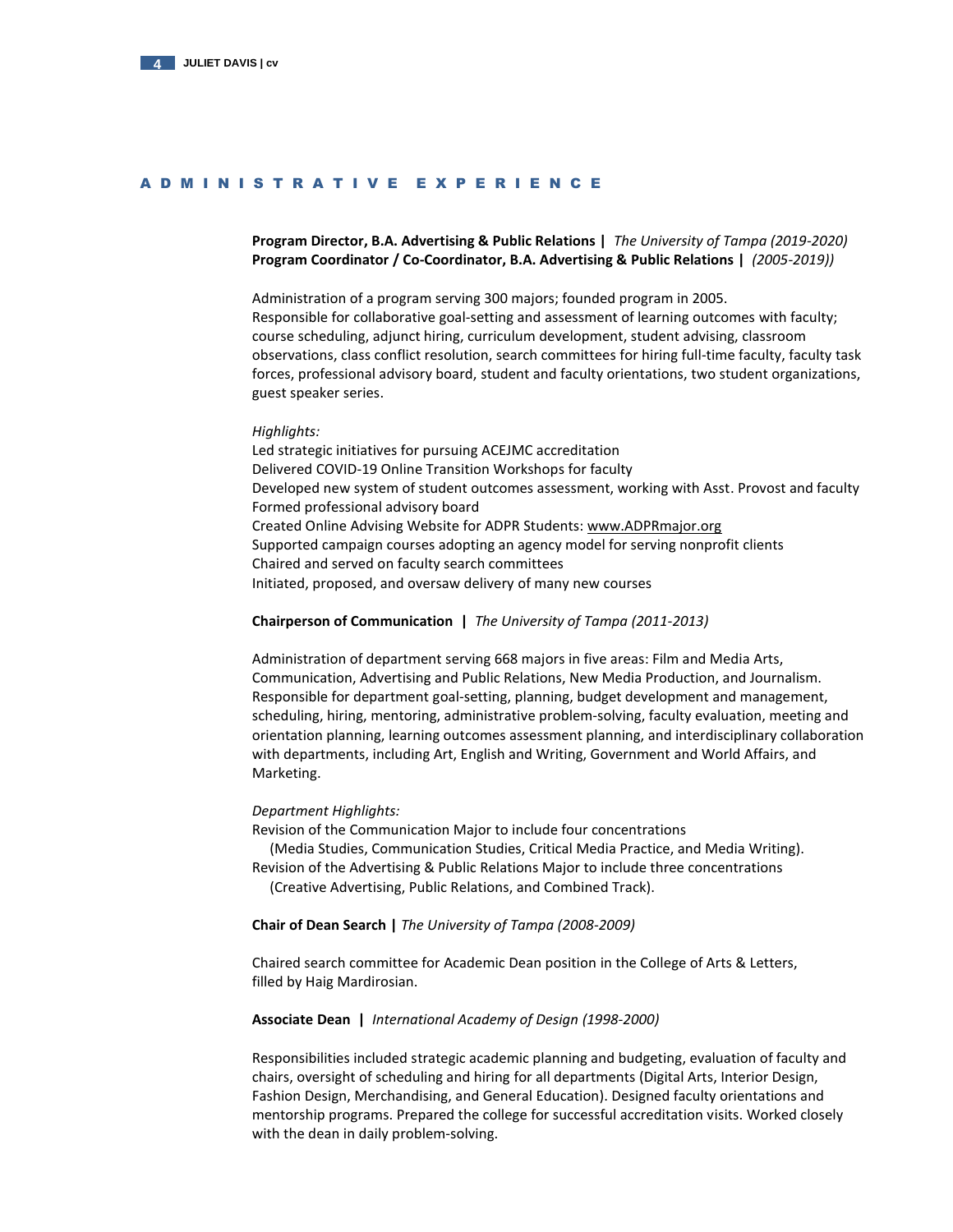

## **Chairperson of Media Arts |** *International Academy of Design (1996-2000)*

Founded five programs: B.A. Digital Art and Technology, B.A. Animation, B.A. Graphic Design, B.A. Advertising, A.A. Interactive Media. Responsible for scheduling, hiring, and evaluating faculty. Submitted budget projections and planned purchases with Director of Technology. Developed new program advisory boards, directed internships. Supervised lab coordinators and operations for six digital multimedia labs and a recording studio.

**Chairperson of General Education |** *International Academy of Design (1996-1999)*

Responsibilities included faculty scheduling, hiring, and evaluation; curriculum oversight and development; faculty orientation and mentorship; and administrative problem-solving.

# P U B L I C A T I O N S

Davis, Juliet. "Conceptual Elaboration and Inclusive Representation: A Media Authoring Lesson." *EDIT Media: Equity, Diversity, and Inclusion in Teaching Media.* (2017). Web. (Peer Reviewed) See [http://www.editmedia.org.](http://www.editmedia.org/)

Davis, Juliet. "Wenhua Shi's *Lightcoder*." Rev. *Journal of Film & Video.* 66.3 (2014). Print. (Peer Reviewed)

Davis, Juliet. "Pieces of Herself." *Electronic Literature Organization Collection.* Vol. 2 (2011). Web. Note: This is a publication for the second volume of canonized work of electronic literature published by The Electronic Literature Organization, founded by UCLA and residing at MIT.

Davis, Juliet. "Fractured Cybertales: Navigating the Feminine." *Leonardo: Journal of the International Society for the Arts, Sciences, and Technology.* 41.1 (Spring 2008). Print. (Peer Reviewed)

Davis, Juliet. "Artist's Statement." *Media-N: Journal of the New Media Caucus,* College Art Assocation.3.1 (Fall 2007). Web. (Peer Reviewed)

Davis, Juliet. "*Move-Click-Move* Directed by Deanna Morse." Rev. *Journal of Film & Video* 58.4 (2006). Print. (Peer Reviewed)

Davis, Juliet. "Like a Virgin—Or Not (Reflections on *Altar-ations*)." *Imagining Ourselves: A Global Generation of Women*. International Museum of Women. Nov.-Dec. 2006. Web. (Invited)

Davis, Juliet. "Representing the Body in Cyberfeminist Art." *Media-N: Journal of the New Media Caucus,* College Art Association 2.1 (2006). Web.

Davis, Juliet. "Considerations of the Corporeal: Moving from the Sensorial to the Social Body in Virtual Aesthetic Experience." *Intelligent Agent.* 5.1 (2005). Web.

Davis, Juliet. "Let's Call It Art: CAA Recognizes the New Media Caucus." *Rhizome Digest*. 11 March 2005. Web. (Commissioned)

Above article reprinted in: NewmediaFix.ne[t http://newmediafix.net/daily/?p=296](http://newmediafix.net/daily/?p=296) and New Media Caucus List Serve [http://www.newmediacaucus.org](http://www.newmediacaucus.org/)

Davis, Juliet. "Cyberfeminist Issues in Body Representation." *Challenges for a Ubiquitous Identity*. Conference Proceedings. International Conference of New Technologies, Art, and Communication, Bilbao, Spain (2004).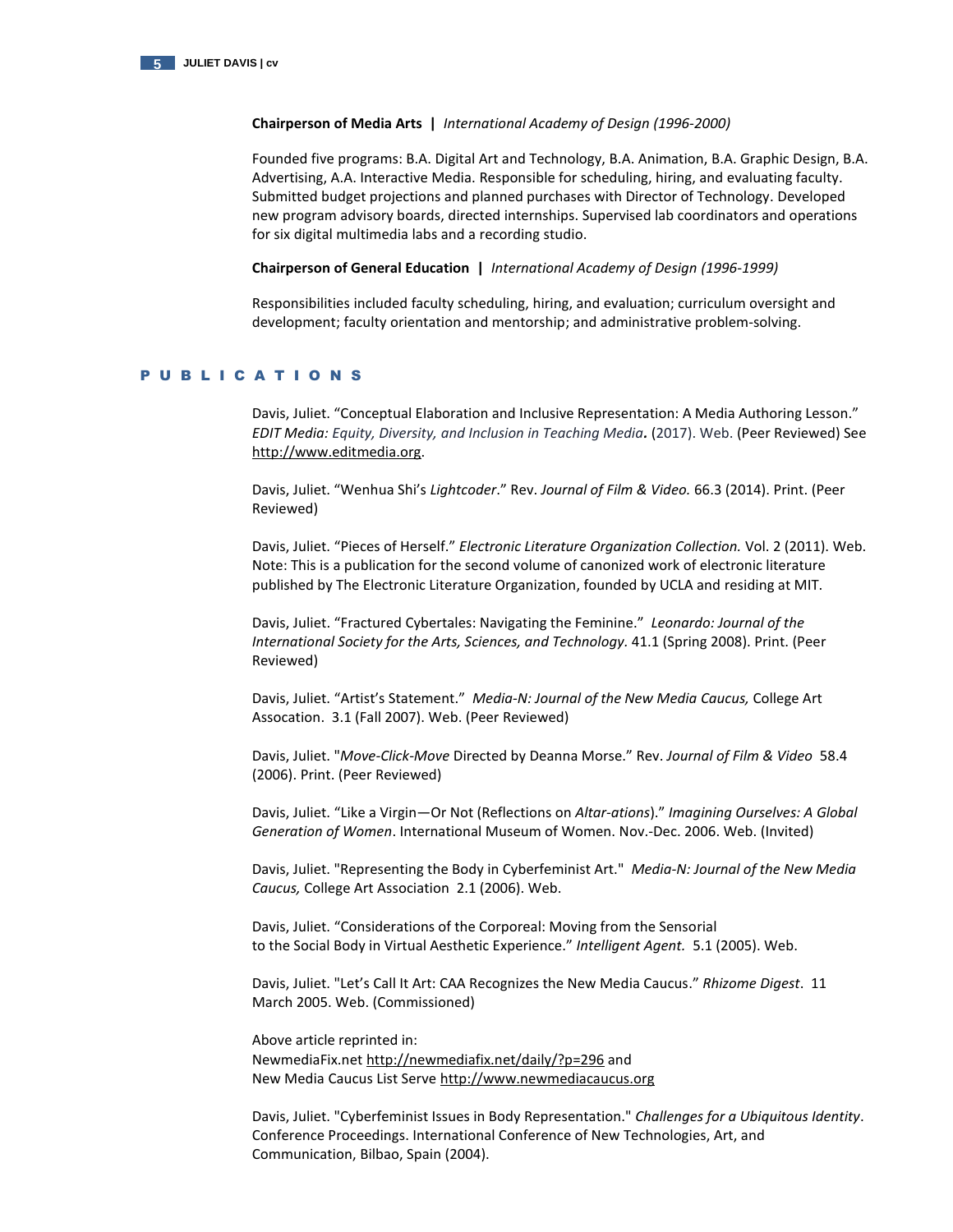

Davis, Juliet, and Sue Regonini. "Militantly Marginal: The First IDMAA Conference." *Rhizome Digest*. 2 March 2004. Web. (Commissioned)

# E X H I B I T I O N S

|           | PROJECT: Pieces of Herself (https://www.youtube.com/watch?v=FVf3Xr6ShyU)                                                                                                                                                                                                                                                                                                                                                                                                              |
|-----------|---------------------------------------------------------------------------------------------------------------------------------------------------------------------------------------------------------------------------------------------------------------------------------------------------------------------------------------------------------------------------------------------------------------------------------------------------------------------------------------|
| 2014      | <b>Washington State University</b><br>Exhibit: "Anthropoetry: Modern Expression of the Human Condition"<br>In Honor of National Poetry Month<br>Vancouver Community Library, Vancouver, WA<br>April 23-26, 2014<br>Invitation from Dr. Dene Grigar, PhD<br><b>Associate Professor and Director</b><br>The Creative Media & Digital Culture Program<br>Washington State University Vancouver<br>Associate Editor, Leonardo Review<br>President, The Electronic Literature Organization |
| 2006-2011 | MAXXI National Centre for Contemporary Arts (Invitational)<br>Rome, Italy. http://www.fondazionemaxxi.it/<br>Feb 2006 - Jan 2011<br>and archived for permanent collection                                                                                                                                                                                                                                                                                                             |
| 2011      | Electronic Literature Collection, Vol. 2<br>(Juried) http://www.eliterature.org/<br>Published Feb 2011                                                                                                                                                                                                                                                                                                                                                                                |
| 2010      | Electronic Literature Collection, Vol. 2<br>(Juried) http://www.eliterature.org/<br>Released at The Electronic Literature Organization Conference<br>Brown University, June 3-6, 2010.                                                                                                                                                                                                                                                                                                |
| 2009      | University of Ljubljana at Delavski Dom Trbovlje, Trbovlje, Slovenia<br>Exhibition: Breaking the Space: Cyberfeminist Activist Net Art<br>Curated by Evelin Stermitz<br>May 12 - 15 2009<br>http://faces-l.net/en/node/386                                                                                                                                                                                                                                                            |
| 2006      | International Festival for Computer-Based Art, Dresden (Juried)<br>CYNETart 06humane<br>Dresden, Germany, Nov 10-19, 2006. www.cynetart.de<br>www.julietdavis.com/oldsite/tenure/evidence/CYNET.html                                                                                                                                                                                                                                                                                  |
| 2006      | DiverseWorks ArtSpace > Project Gallery (Honorarium)<br>Houston, TX. July 2006.<br>http://www.diverseworks.org/   http://netart.diverseworks.org/ (Juried)                                                                                                                                                                                                                                                                                                                            |
| 2006      | International Digital Media Art Association (IDMAA) Conference<br>New Media Exhibition: Code<br>Curated by Dena Eber<br>Miami University, Oxford, OH, April 6-8, 2006. www.idmaa.org<br>www.julietdavis.com/oldsite/oldsite/tenure/evidence/IDMAA_exhibition.html                                                                                                                                                                                                                     |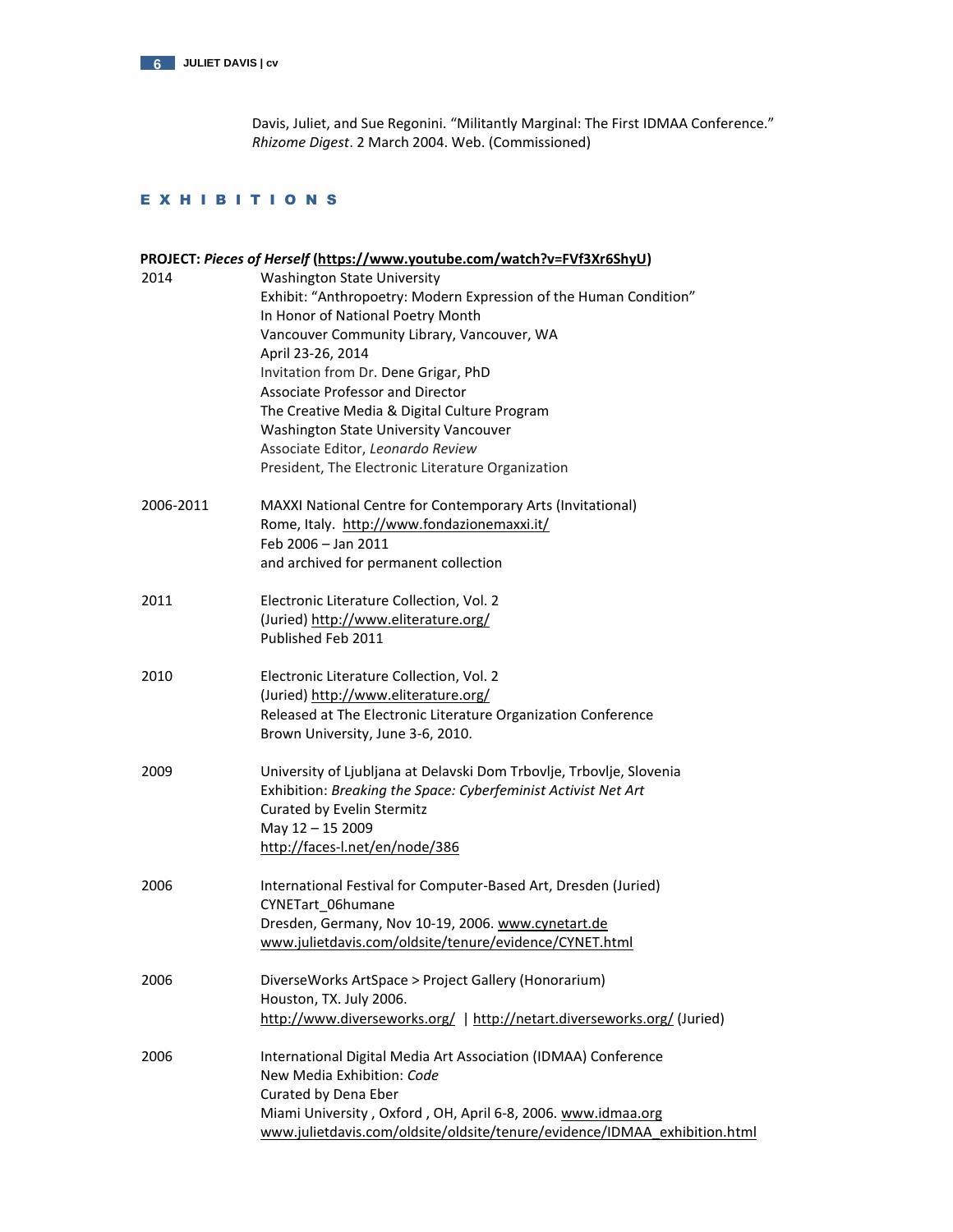

| 2006 | London: Institute of Contemporary Arts (ICA) (Invitational)<br>The Body Digital<br>London, England, Feb 3-10, 2006. /www.ica.org.uk/<br>www.julietdavis.com/oldsite/tenure/evidence/ICA.html                                                   |
|------|------------------------------------------------------------------------------------------------------------------------------------------------------------------------------------------------------------------------------------------------|
| 2006 | PanLiterary Awards (Editor's choice)<br><b>Judged by Talan Memmott</b><br>Drunken Boat, 2006. www.drunkenboat.com<br>Supported by New York State Council for the Arts                                                                          |
| 2006 | FILE Rio 2006 (Juried)<br>FESTIVAL INTERNACIONAL DE LINGUAGEM ELETRÔNICA-<br>Electronic Language International Festival), www.file.org<br>Telemar Cultural Institute, Rio De Janeiro, March 20-23, 2006                                        |
| 2006 | Sensory Overload, Weekly Planet Event (Invitational)<br>Ybor City, FL. March 4, 2006<br>http://www.weeklyplanet.com/sensoryoverload/                                                                                                           |
| 2006 | Web Biennial 2005, Online Gallery 7 (Juried).<br>Istanbul Contemporary Art Museum. Web.                                                                                                                                                        |
| 2006 | Athens, Greece, Hellenic American Union<br>Web Biennial Exhibition<br>December 5-21, 2005.<br>www.hau.gr/hau/en/home.html                                                                                                                      |
| 2006 | California State University Chico: chico.art.net (Juried)<br>Exhibition by The Electronic Arts Program, www.csuchico.edu/art/net/<br>Dec 2005 - May 2006                                                                                       |
| 2005 | Iowa Review Web, Volume 7, Issue 2, November 2005 (Juried)<br>University of Iowa, Iowa City<br>A journal of New Media and Experimental Writing and Art<br>www.uiowa.edu/~iareview/mainpages/tirwebhome.htm                                     |
| 2005 | FILE Sao Paulo 2005 (Juried)<br>(FESTIVAL INTERNACIONAL DE LINGUAGEM ELETRÔNICA-<br>i.e., Electronic Language International Festival), SESI Gallery, www.file.org.br<br>Art Institution, Sao Paulo, Brazil.<br>October 31 - November 20, 2005. |
| 2005 | Flight 19: Post-Industrial Carnival<br>Curated by Rozalinda Borcila<br>Tampa, FL, October 21-30, 2005.<br>www.julietdavis.com/oldsite/tenure/evidence/postindustrial.html                                                                      |
| 2005 | Rhizome ArtBase. www.rhizome.org. (Curated)<br>New Museum of Contemporary Art, NYC, April 2005                                                                                                                                                 |
| 2005 | Rhizome Feature Exhibition: Maintaining the Ideal<br>Curated by Samantha Rich. Beginning November 2, 2005<br>www.rhizome.org/art/member-curated/exhibit.rhiz?290                                                                               |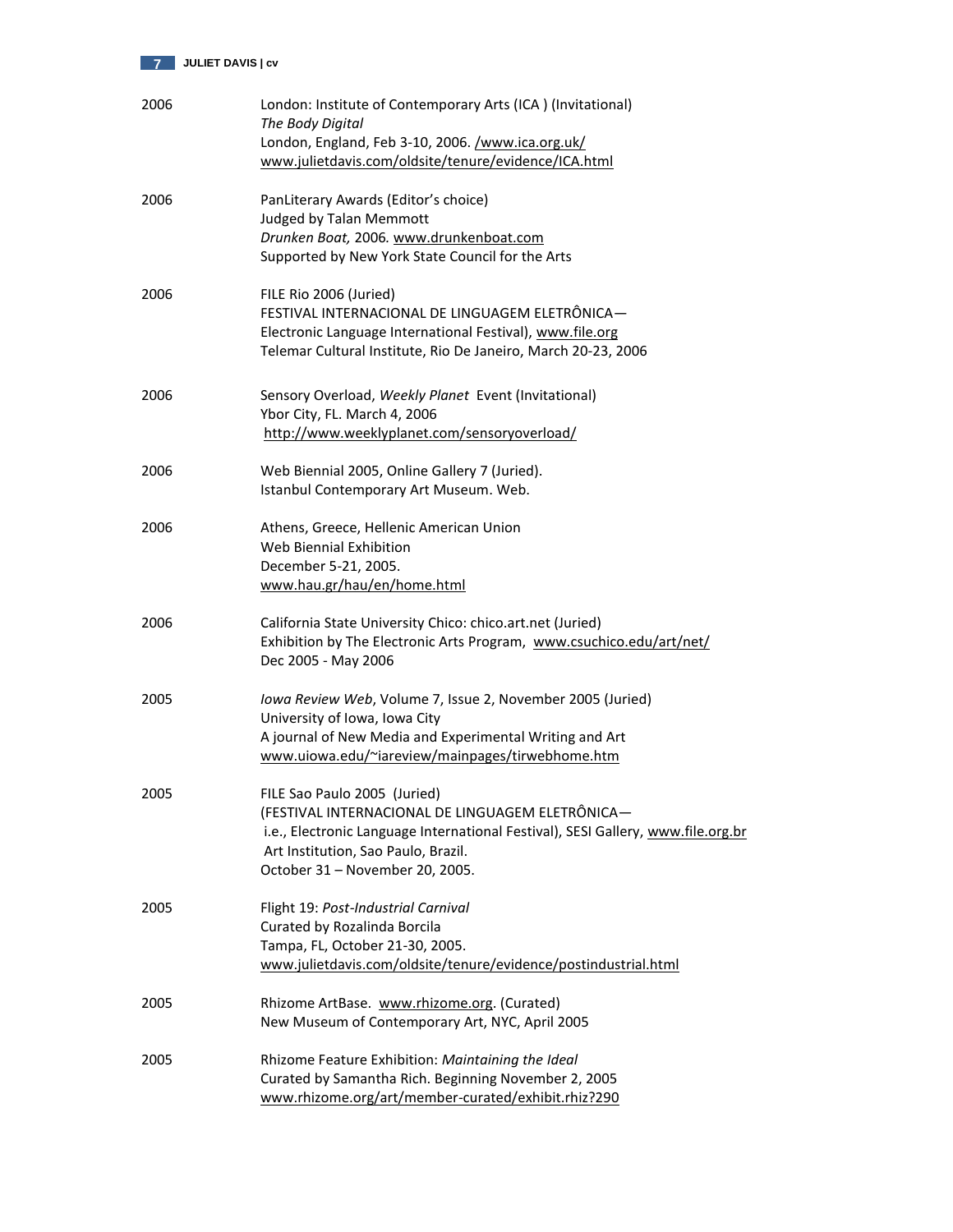

| 2005 | 59 <sup>th</sup> University Film & Video Association Conference<br>Photon Flow: UFVA 2005 New Media Exhibition<br>Curated by: Jeff Warmouth<br>Glass Curtain Gallery, Columbia College, Chicago, IL, August 2-19, 2005. www.ufva.org<br>http://cspaces.colum.edu/glass_curtain_gallery/2005/08/photon_flow.php |
|------|----------------------------------------------------------------------------------------------------------------------------------------------------------------------------------------------------------------------------------------------------------------------------------------------------------------|
| 2005 | disturb.the.peace www.d-t-p.tv: Online exhibition<br>Curated by Jess Loseby, 2005                                                                                                                                                                                                                              |
| 2005 | prog: ME, Programa de Midia Electronica (Juried)<br>Rio de Janeiro, July 2005<br>http://www.progme.org/e home.htm                                                                                                                                                                                              |
| 2004 | Undercurrent/OVERVIEW 7 (Juried)<br>Tampa Museum of Art, Tampa, FL. July 25 – Sept. 26, 2004<br>Exhibition of version in progress.<br>www.julietdavis.com/oldsite/tenure/evidence/tampamuseumofart.html                                                                                                        |
| 2003 | Dallas 500X, "Emerging Artists Coast to Coast" (Invitational)<br>Exhibit of version 1 in progress<br>Dallas, TX, Nov.-Dec., 2003. www.500x.org/<br>www.julietdavis.com/oldsite/tenure/evidence/Dallas500X.html                                                                                                 |

# **PROJECT:** *Shedding Light* **(in Collaboration with Stephanie Tripp[\) www.sheddinglightproject.org](http://www.sheddinglightproject.org/)**

| 2011 | Commissioned by The City of Tampa, Art Programs Division<br>For the Biennial "Lights On Tampa" Celebration                                    |
|------|-----------------------------------------------------------------------------------------------------------------------------------------------|
|      | Supported by NEA grant                                                                                                                        |
|      | Exhibited in Curtis Hixon Park, Tampa, FL. Beginning Feb. 11, 2011.<br>http://www.lightsontampa.org/p/artist/juliet-davis-and-stephanie-tripp |
| 2011 | University Film and Video Association Conference<br>Curator: Ellen Wetmore                                                                    |
|      | Huret & Spector Gallery, Emerson College, Boston, MA                                                                                          |
|      | (Exhibition also published in book form.)                                                                                                     |
|      | August 3-6, 2011                                                                                                                              |
|      | PROJECT: Altar-ations V2 (https://youtu.be/tSVsP6Ekzp8)                                                                                       |

| 2011 | Traveling Exhibition (Invitational): The Veil: Visible & Invisible Spaces<br>Penelec-Bowman-Megahan Art Galleries |
|------|-------------------------------------------------------------------------------------------------------------------|
|      | Allegheny College, Meadville, PA, Nov. 1-31, 2011                                                                 |
|      | http://webpub.allegheny.edu/dept/art/artSite/gallery.html                                                         |
| 2011 |                                                                                                                   |
|      | Traveling Exhibition (Invitational): The Veil: Visible & Invisible Spaces                                         |
|      | Cyrus M. Running Gallery, Concordia College, Moorhead, MN,                                                        |
|      | in conjunction with "The Role of the Artist in Society: Inspirations, Issues, Impact,"                            |
|      | 25th Annual Faith, Reason and World Affairs Symposium                                                             |
|      | Sept. 13-14, 2011. http://www.cord.edu/Academics/Events/Symposium/                                                |
| 2011 |                                                                                                                   |
|      | Traveling Exhibition (Invitational): The Veil: Visible & Invisible Spaces                                         |
|      | The Art Museum, The University of Kentucky, Jul 5 - Oct 5, 2011.                                                  |
|      | http://www.uky.edu/ArtMuseum                                                                                      |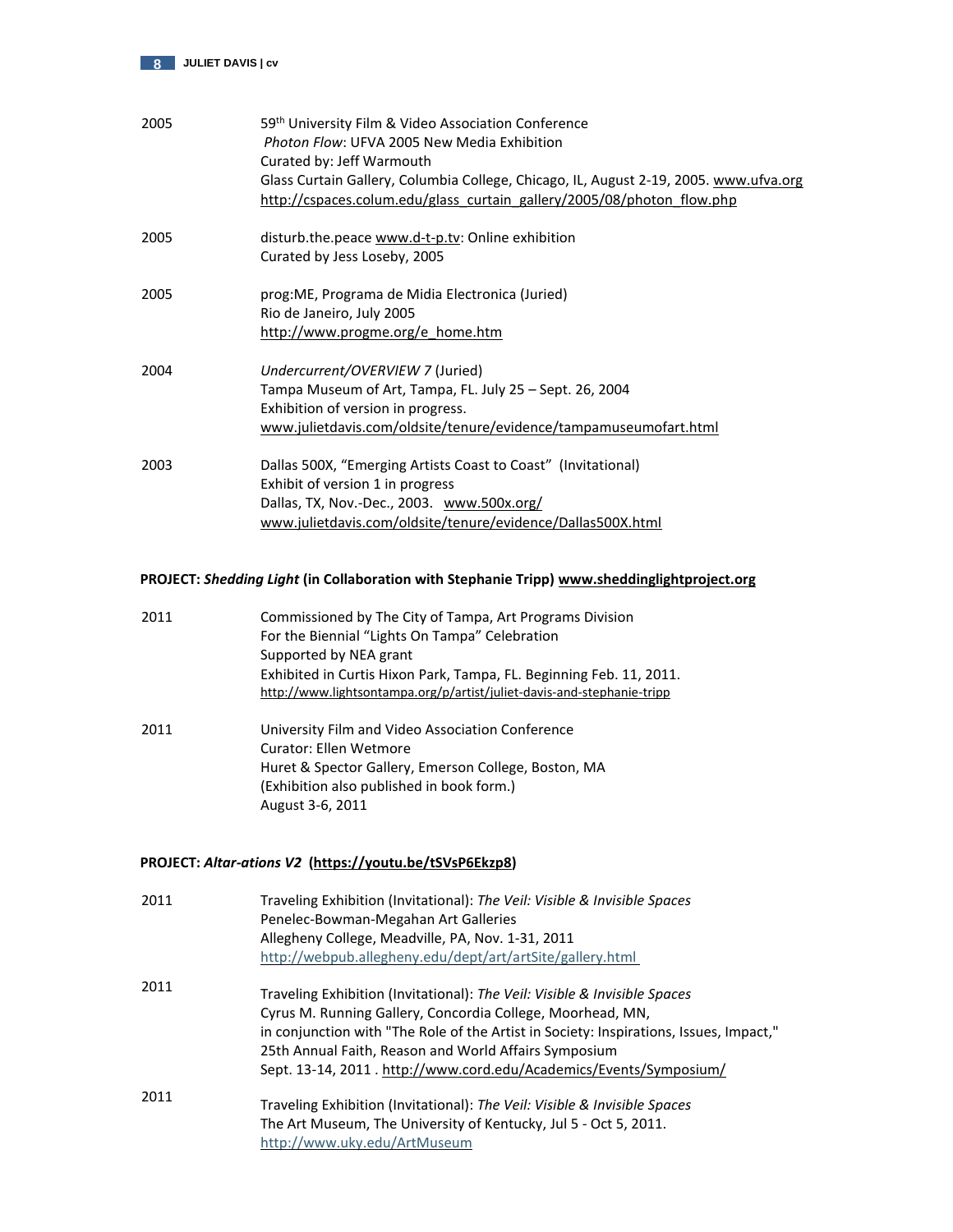

| 2011 | Traveling Exhibition (Invitational): The Veil: Visible & Invisible Spaces<br>Prichard Art Gallery, The University of Idaho, Feb 7-13, 2011<br>http://www.facebook.com/pages/The-Prichard-Art-Gallery/401997825175?ref=nf          |
|------|-----------------------------------------------------------------------------------------------------------------------------------------------------------------------------------------------------------------------------------|
| 2011 | Traveling Exhibition (Invitational): The Veil: Visible & Invisible Spaces<br>de Saisset Museum, J Santa Clara University, an 5-Mar 15, 2011.<br>http://www.scu.edu/deSaisset                                                      |
| 2010 | Traveling Exhibition (Invitational): The Veil: Visible & Invisible Spaces<br>Richard E. Peeler Art Center, DePauw University, Sept 7 -- Dec 20, 2010.<br>http://www.depauw.edu/galleries/                                         |
| 2010 | Traveling Exhibition (Invitational): The Veil: Visible & Invisible Spaces<br>CAS Galleries, Kean University,<br>Union, New Jersey, March 20- May 8, 2010<br>http://www.kean.edu/~gallery/galleries/cas.html                       |
| 2010 | Traveling Exhibition (Invitational): The Veil: Visible & Invisible Spaces<br>California State University - Dominguez Hills<br>February 03 - March 10, 2010<br>http://cah.csudh.edu/dnp/art_gallery/index.asp?wID=22               |
| 2009 | Traveling Exhibition (Invitational): The Veil: Visible & Invisible Spaces<br>Drury University Pool Art Center Galleries<br>October 1-30, 2009, http://www.drury.edu/multinl/story.cfm?nlid=290&id=17674                           |
| 2009 | Tampa Museum of Art<br>Exhibit: Bit, Byte, Dot, Spot: Post-digital Art (Juried)<br>April 18 - July 11, 2009<br>http://www.tampamuseum.org/exhibitions/bit-byte-dot-spot                                                           |
| 2009 | Tampa Museum of Art<br>Fourth Annual Pride and Passion (Invitational)<br>May 29, 2009                                                                                                                                             |
| 2009 | Alley Culture, Detroit, MI<br>terraConstellate (images)<br>Curated by Deb King<br>April 24 - May 16, 2009<br>http://72.29.73.163/~vox/ac/S09/tc.html                                                                              |
| 2009 | Traveling Exhibition (Invitational): The Veil: Visible & Invisible Spaces<br>Indiana University East Art Galleries<br>March 30 - April 30, 2009, http://www.iue.edu/artgallery/index.shtml                                        |
| 2009 | Traveling Exhibition (Invitational): The Veil: Visible & Invisible Spaces<br>Alexey von Schlippe Gallery of Art, University of Connecticut at Avery Point<br>January 23 - February 22, 2009, http://www.averypointarts.uconn.edu/ |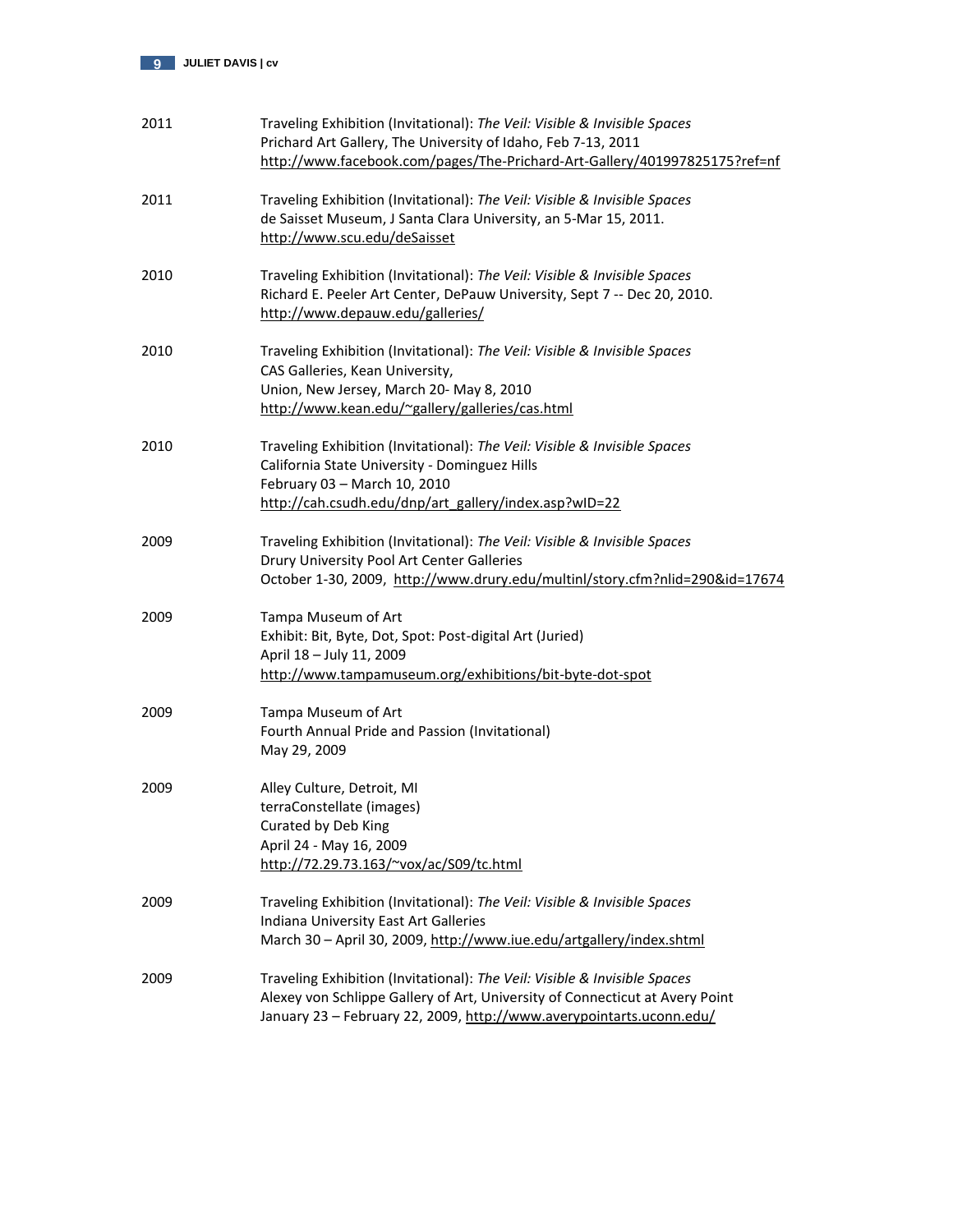# **PROJECT:** *Altar-ations V1*

| 2008 | Jyvaskyla, Finland: Live Herring Media Art Exhibition (Invitational)<br>Jyvaskyla Art Museum, Oct 29- Nov 23, 2008<br>http://www.liveherring.org/en/live-herring-%C2%B408                                                                                                                   |
|------|---------------------------------------------------------------------------------------------------------------------------------------------------------------------------------------------------------------------------------------------------------------------------------------------|
| 2008 | Dresden: CYNETart_08 (Juried)<br>International Festival for Computer-Based Art, Dresden, Germany<br>May 16 -18 and October 29-Nov 9, 2008. www.cynetart.de                                                                                                                                  |
| 2008 | JavaMuseum<br>Forum for Internet Technology in Contemporary Art<br>Launched Nov. 1, 2008                                                                                                                                                                                                    |
| 2008 | Traveling Exhibition (Invitational): The Veil: Visible & Invisible Spaces<br>University of Wisconsin-Milwaukee, Nov 13-Dec 12, 2008<br>http://www.aux.uwm.edu/Union/events/gallery/exhibitionsindex.htm                                                                                     |
| 2008 | Traveling Exhibition (Invitational)<br>The Veil: Visible & Invisible<br>University of Arkansas Fine Arts Center Gallery - Fayetteville<br>http://art.uark.edu/fineartsgallery/, September 10-October 20, 2008                                                                               |
| 2008 | Traveling Exhibition (Invitational): The Veil: Visible & Invisible Spaces<br>The Dairy Center for the Arts, Boulder, CO May16-June 20, 2008<br>www.thedairy.org                                                                                                                             |
| 2007 | Art of the Digital Show<br>Judge: Neal Benzera, Director of the San Francisco Museum of Modern Art<br>Won Honorable Mention among 2796 entries (40 countries)<br>Lyceum Theatre, San Diego, CA, Oct. 6-Nov. 11, 2007<br>http://www.artofdigitalshow.com                                     |
| 2007 | Hz Journal, #10 July 2007. http://www.hz-journal.org (Curated)<br>Stockholm, Sweden: Fylkingen                                                                                                                                                                                              |
| 2007 | Allegories of the Genome<br>Curated by Holly Longstaff,<br>Outworks Gallery, Winnipeg, Manitoba, February 2007.<br>www.genomic-art.com                                                                                                                                                      |
| 2007 | Electronics Alive IV (Curated)<br>Scarfone/Hartley Gallery, The University of Tampa, Jan. 22-Feb. 22, 2007.<br>www.julietdavis.com/oldsite/tenure/evidence/electronicsalive.html                                                                                                            |
| 2007 | FILE Rio 2007 (Juried)<br>(FESTIVAL INTERNACIONAL DE LINGUAGEM ELETRÔNICA-<br>Electronic Language International Festival), www.file.org.br                                                                                                                                                  |
| 2006 | Oi Futuro Cultural Center, Rio De Janeiro, March 19-April 22, 2007<br>International Museum of Women, Web. (Invitational)<br>Imagining Ourselves: A Global Generation of Women (web)<br>San Francisco, CA, Nov-Dec 2006<br>www.imow.org   http://imaginingourselves.imow.org/pb/Welcome.aspx |
|      |                                                                                                                                                                                                                                                                                             |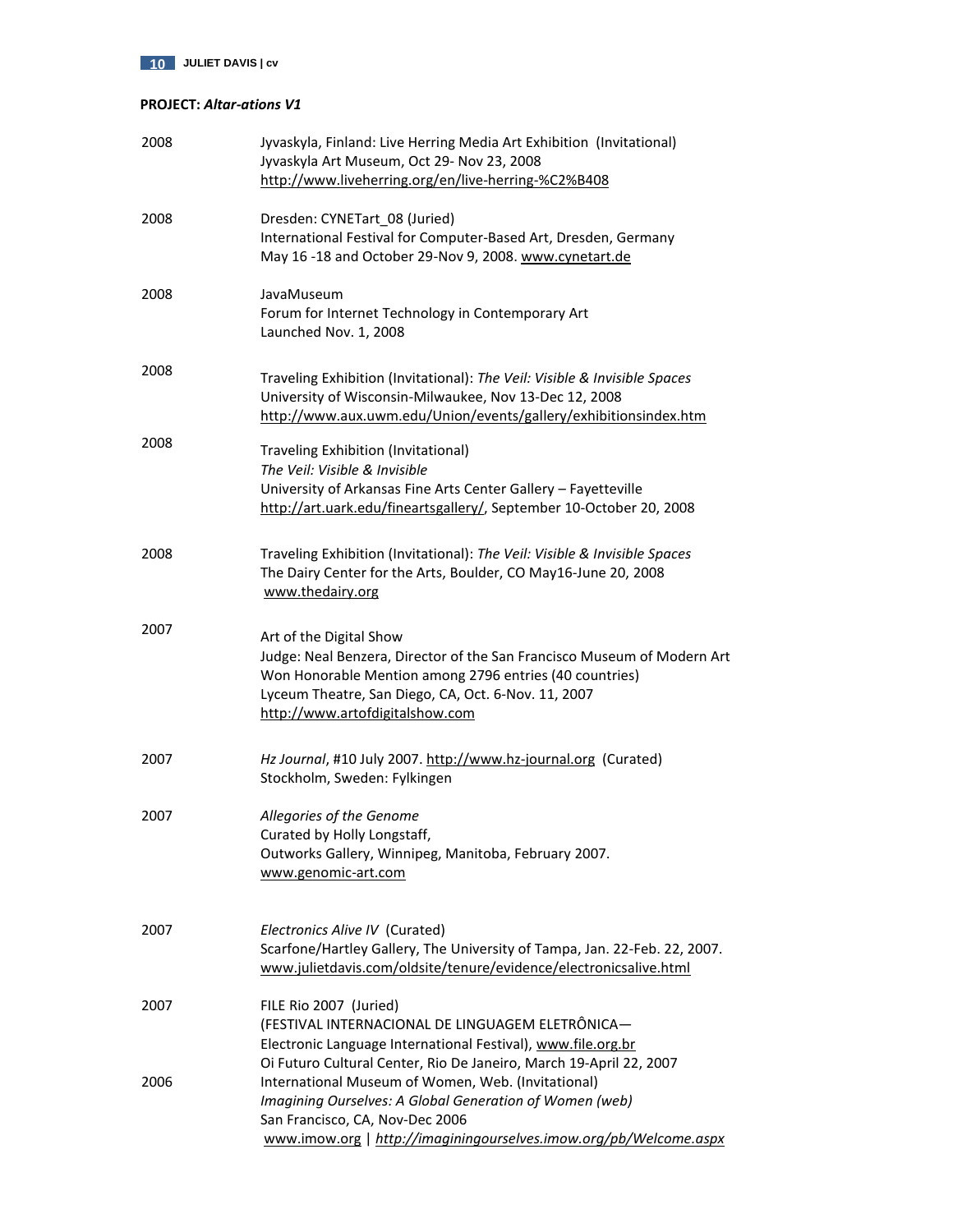

| 2006 | SIGGRAPH 2006 Boston<br>34 <sup>th</sup> Annual Convention. (Juried)<br>Art Gallery: Intersections<br>Boston, MA, July 30 - Aug 3, 2006.<br>http://www.siggraph.org/s2006/main.php?f=conference&p=art&s=interactive                |
|------|------------------------------------------------------------------------------------------------------------------------------------------------------------------------------------------------------------------------------------|
| 2006 | FILE Sao Paulo 2006 (Juried)<br>(FESTIVAL INTERNACIONAL DE LINGUAGEM ELETRÔNICA-<br>Electronic Language International Festival)<br>SESI Gallery, Art Institution<br>Sao Paulo, Brazil. Aug 14th- Sept 3rd, 2006<br>www.file.org.br |
| 2006 | ISEA: International Symposium of Electronic Art (Invitational)<br>"Slippage" Exhibit: Curated by Nanette Wylde.<br>San Jose, CA, Aug 5-13, 2006<br>http://slippage.net/2006/                                                       |
| 2006 | Rhizome.org, New Museum of Contemporary Art, NYC<br>2006 www.rhizome.org                                                                                                                                                           |
| 2006 | 10 <sup>th</sup> International Conference on Information Visualization (IV06)<br>Allegories of the Genome, Curated by Holly Longstaff<br>Vancouver, BC Canada, 2006                                                                |
| 2006 | 10th International Conference of Information Visualization (IV06) (Juried),<br>University of London, London, England, July 5-7, 2006<br>http://www.graphicslink.co.uk/DART/IV&CGIV2006/index.htm                                   |
| 2006 | 3rd International Conference of Computer Graphics (CGIV06) (Juried)<br>University of Technology, Sydney, Australia, July 25-28, 2006<br>http://www.graphicslink.co.uk/DART/IV&CGIV2006/index.htm                                   |
| 2006 | DiverseWorks ArtSpace > Project Gallery (Honorarium)<br>Houston, TX. July 2006<br>http://www.diverseworks.org/   http://netart.diverseworks.org                                                                                    |
| 2006 | D>Art.06 Web Exhibition (Juried)<br>Sydney Opera House, Sydney, Australia, Apr 12 - May 6, 2006<br>http://www.dlux.org.au/dart.html   http://www.dlux.org.au/dart06/exhibition.html                                                |
| 2005 | Flight 19: Post-Industrial Carnival<br>Curated by Rozalinda Borsila<br>Exhibition of version in progress<br>Tampa, FL Oct 21-30, 2005.<br>www.julietdavis.com/oldsite/tenure/evidence/postindustrial.html                          |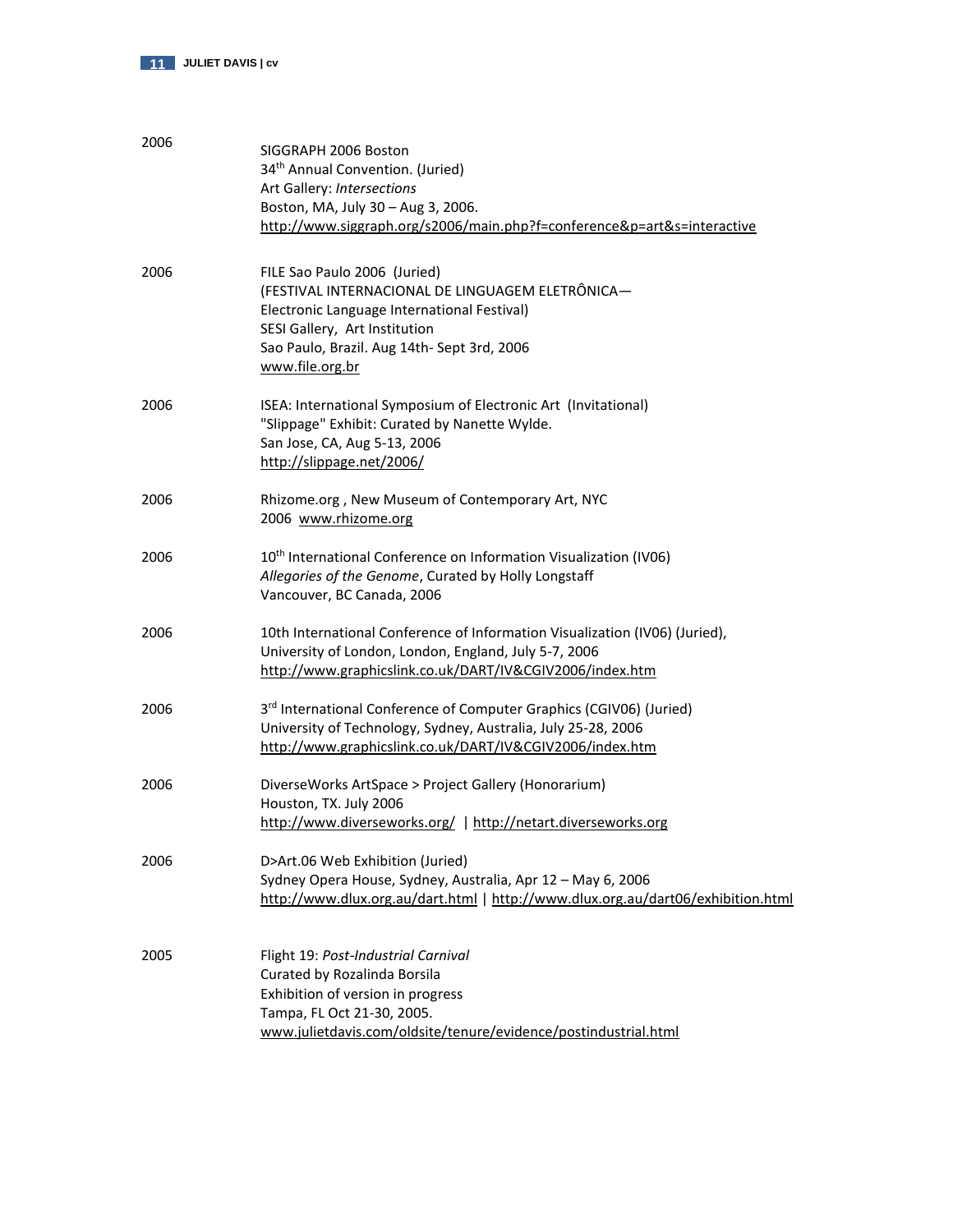

# **PROJECT:** *Blazin' Jane* **. Experimental Video**

2004 Backroads Gallery and Sculpture Garden, Damariscotta, Maine. July 10-Sept. 16, 2004. [www.julietdavis.com/oldsite/tenure/evidence/backroads.html](http://www.julietdavis.com/oldsite/tenure/evidence/backroads.html)

# **PROJECT:** *Polystyrene Dream* **[\(https://youtu.be/LT21Wzqa4S4\)](https://youtu.be/LT21Wzqa4S4)**

| 2006 | gender [f] exhibition (Invitational)<br>Zeitgeist Gallery<br>Curated by Deb King<br>for a Dia de los Muertos,<br>Detroit, MI. November 2006                                                                                                                                             |
|------|-----------------------------------------------------------------------------------------------------------------------------------------------------------------------------------------------------------------------------------------------------------------------------------------|
| 2006 | 10th International Conference of Information Visualization (IV06) (Juried)<br>University of London, London, England, July 5-7, 2006<br>http://www.graphicslink.co.uk/DART/IV&CGIV2006/index.htm                                                                                         |
| 2006 | 3rd International Conference of Computer Graphics (CGIV06) (Juried)<br>University of Technology, Sydney, Australia, July 25-28, 2006<br>http://www.graphicslink.co.uk/DART/IV&CGIV2006/index.htm                                                                                        |
| 2006 | gender [f] exhibition (Invitational)<br>Curated by Deb King<br>WestNorth Gallery Exhibition<br>Baltimore, Maryland. March 2006                                                                                                                                                          |
| 2005 | Web Biennial 2005<br>gender [f] exhibition (Invitational)<br>Curated by Deb King<br>Istanbul Contemporary Art Museum, Gallery 5, 2005.                                                                                                                                                  |
| 2005 | Web Biennial 2005<br>gender [f] exhibition (Invitational)<br>Curated by Deb King<br>Hellenic American Union, Athens, Greece.<br>Dec. 5-21, 2005. www.hau.gr/hau/en/home.html                                                                                                            |
| 2005 | Rhizome Feature Exhibition: Maintaining the Ideal<br>Curated by Samantha Rich. Opened November 2, 2005.<br>www.rhizome.org/art/member-curated/exhibit.rhiz?290                                                                                                                          |
| 2005 | 59th University Film & Video Association Conference<br>Photon Flow: UFVA 2005 New Media Exhibition<br>Curated by: Jeff Warmouth<br>Glass Curtain Gallery, Columbia College<br>Chicago, IL. August 2-19, 2005.<br>http://cspaces.colum.edu/glass_curtain_gallery/2005/08/photon_flow.php |
| 2005 | prog: ME, Programa de Midia Electronica (Juried)<br>Rio de Janeiro, July 2005<br>http://www.progme.org/e home.htm                                                                                                                                                                       |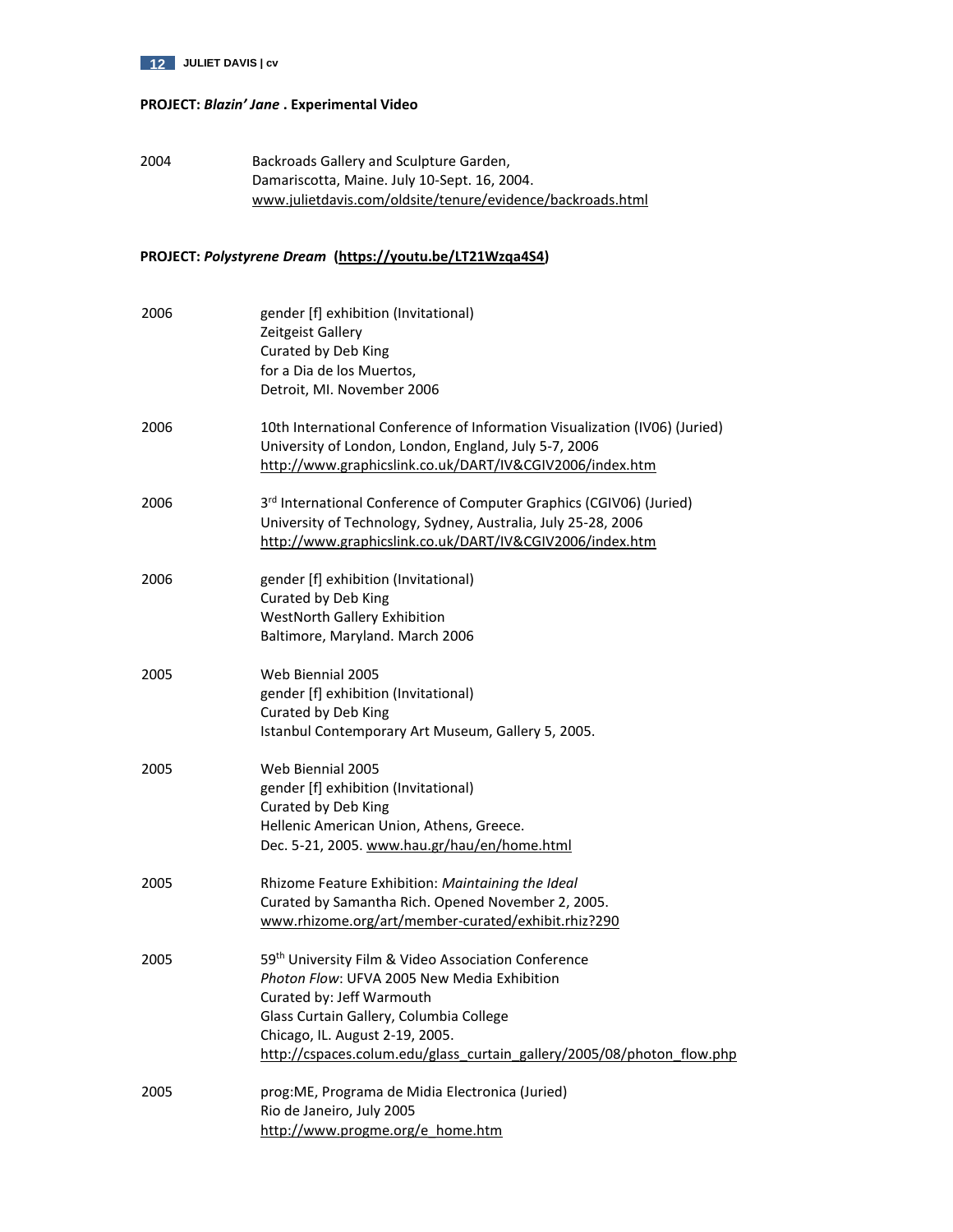

| 2004 | FILE Sao Paulo 2004 FESTIVAL INTERNACIONAL DE LINGUAGEM ELETRÔNICA<br>(Electronic Language International Festival),<br>Sao Paulo, Brazil. Nov 22 - Dec 12, 2004.  |
|------|-------------------------------------------------------------------------------------------------------------------------------------------------------------------|
| 2004 | gender [f] exhibition (Invitational)<br>Curated by Deb King<br>Juan Castiglione Museum, Argentina, October 2004.                                                  |
| 2004 | Undercurrent/OVERVIEW 7 (Juried)<br>Tampa Museum of Art, Tampa, FL, July 25 - Sept. 26, 2004<br>www.julietdavis.com/oldsite/tenure/evidence/tampamuseumofart.html |
| 2004 | gender[f] exhibition<br>Curated by Deb King<br>Rhizome ArtBase (New Museum of Contemporary Art, NYC)<br>September 2004. www.rhizome.org                           |
| 2003 | <b>Faculty Show</b><br>Scarfone/Hartley Gallery<br>The University of Tampa. Tampa FL. Fall 2003                                                                   |
| 2002 | Wigged.net (Invitational)<br>Curated by Seth Thomas.<br>http://www.wigged.net/html/curatorial/septdec02.htm<br>Exhibited a version in progress, Dec.-Jan., 2002.  |
| 2002 | Object Me (Juried),<br>Covivant Gallery. Tampa, FL. November 2002<br>www.julietdavis.com/oldsite/tenure/review/evidence/objectme.html                             |

# C O L L A B O R A T I V E

| 2011 | PROJECT: "Dear Dr. Desjardins" Created by Invitation for<br>Collaborative Installation by feminist art collective SubRosa<br>Feminist Matter(s): Propositions and Undoings<br>Pittsburgh Biennial, Miller Gallery<br>Carnegie Mellon University, Pittsburgh, PA<br>Sept. 16-Dec. 9, 2011                                                                                    |
|------|-----------------------------------------------------------------------------------------------------------------------------------------------------------------------------------------------------------------------------------------------------------------------------------------------------------------------------------------------------------------------------|
| 2010 | Read Out! Read In! Feminist Lines of Flight in Art and Politics: Online Resource<br>Glasgow Women's Library at the Centre for Contemporary Arts<br>Glasgow, April 16 - May 29, 2010<br>http://cca-glasgow.com/linesofflight/                                                                                                                                                |
| 2009 | Qi Project ("What does it mean to be human?" "What is humanity?")<br>Curated by Nanette Wylde<br>KCI Art Gallery, Foothill College, Los Altos Hills, CA. Feb. 5-29. www.qiproject.net                                                                                                                                                                                       |
| 2007 | <b>WACK!</b> Art and the Feminist Revolution<br>Museum of Contemporary Art, Los Angeles, CA<br>In the piece entitled "Waiting With," Faith Wilding revisited "Waiting," originally performed at<br>Womanhouse in Los Angeles California in 1972, and included invitational meditations from<br>feminist artists. Performance: March 17, 2007. Exhibition: March - July 2007 |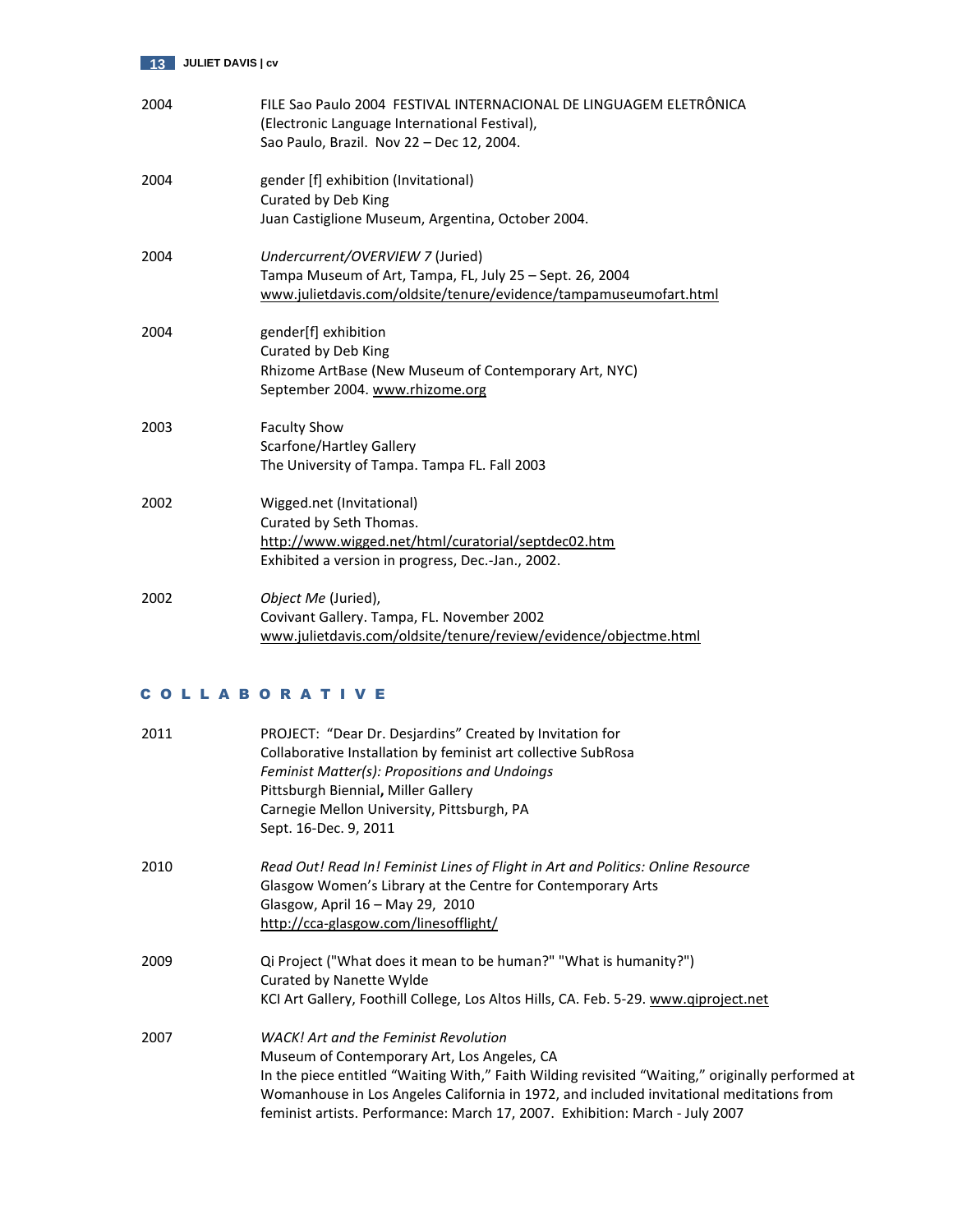

# P A N E L S & P R E S E N T A T I O N S

[International Symposium on Autoethnography and Narrative \(ISAN\)](https://www.digitalmeasures.com/login/ut/sso/app/activities/instruments/1196/screens/1392054/records/221259319296?_s=0) ["Queer Awakenings: Raising an LGBTQ Family of Five"](https://www.digitalmeasures.com/login/ut/sso/app/activities/instruments/1196/screens/1392054/records/221259319296?_s=0) [\(Zoom, due to COVID-19\), January 2, 2021](https://www.digitalmeasures.com/login/ut/sso/app/activities/instruments/1196/screens/1392054/records/221259319296?_s=0)

University Film and Video Association Conference. Review: "Wen Hua Shi's *Light Coder.*" Huret & Spector Gallery. Emerson College. Boston, MA, August 5, 2011.

University Film and Video Association Conference Presentation: "Shedding Light: Representations and Public Art" Panel: The Challenges of Community Based Documentary and Public Art Emerson College. Boston, MA, August 5, 2011.

Honors Symposium Presentation: "Why My Students Take Field Trips to Nudist Resorts: History and Contexts of the Culturally Constructed Nude." The University of Tampa, Tampa, FL, April 13, 2011.

Florida Consortium of Women's and Gender Studies Conference *Women Mobilizing for Change: Past, Present, Future* Moderated Panel: *Women and Health* The University of Tampa, Tampa, FL, October 2-4, 2009.

Florida Consortium of Women's and Gender Studies Conference Presentation: "Fat Chance: One Woman's Irreverent Quest for Knowledge About Her Ever-expanding Body.". The University of Tampa, Tampa, FL, October 2-4, 2009.

Bowlng Green State University (Invitational) Presentation: "Fractured Cybertales: Navigating the Feminine." Bowling Green, OH, Sept. 6-10, 2008.

The American Association of Behavioral and Social Sciences Conference "Developing a Statistically Valid and Practically Useful Course Evaluation Tool: Preliminary Findings." Paper by Jeffery Skowronek, Michael Staczar, Bruce Friesen, Juliet Davis, Jack King, Heather Masonjones. Presented by Jeff Skowronek and Michael Staczar. Las Vegas, NV, February 9, 2007.

95<sup>th</sup> College Art Association Conference Chaired Panel: *Digital Difference: Recontextualizing New Media Art*. New York, NY, February 14, 2007. http://conference.collegeart.org/2007/sessions/view/146

International Digital Media Art Association (IDMAA) Conference Gallery Presentation. Miami University, Oxford, OH. April 6-8, 2006. [www.julietdavis.com/oldsite/tenure/evidence/IDMAA\\_panel.html](http://www.julietdavis.com/oldsite/tenure/evidence/IDMAA_panel.html)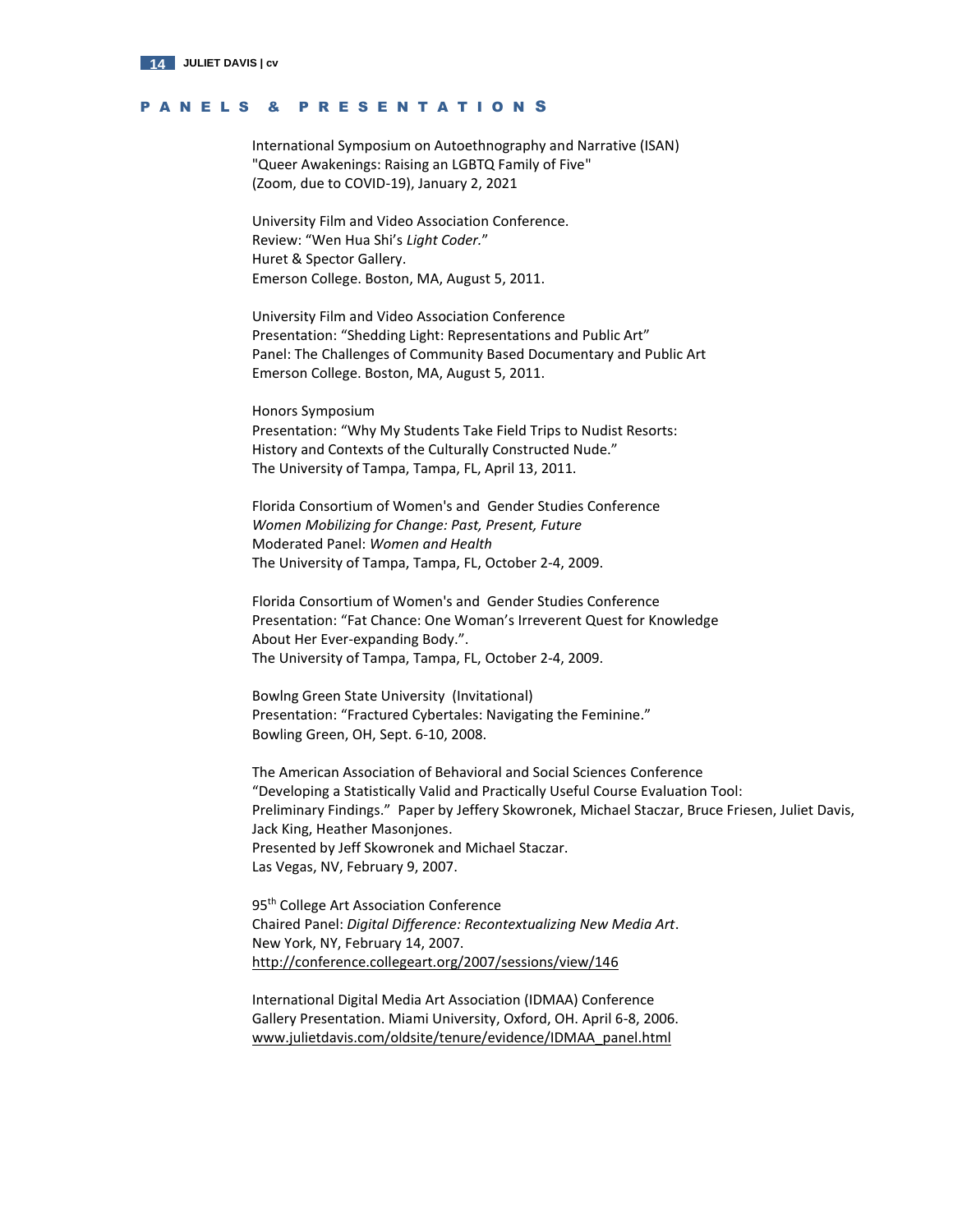

94<sup>th</sup> College Art Association Conference Panel Paper: "Fractured Cybertales: Interface Mythologies of Feminine Choice and Control." Chaired by Laurie Beth Clark and Alec MacLeod Boston, MA, Feb. 25, 2006. <http://conference.collegeart.org/2006/sessions/view/981/>

59<sup>th</sup> University Film and Video Association Conference Presentation: "A Woman's Movement: The Films and Animations of Deanna Morse" Columbia College, Chicago, IL, August 4, 2005. [www.julietdavis.com/oldsite/tenure/evidence/UFVA\\_panel2.html](http://www.julietdavis.com/oldsite/tenure/evidence/UFVA_panel2.html)

Honors Symposium Presentation: "Can We Really Call It 'Art?' Contextualizing Digital Media." Theme: *Conflicting Perspectives*. The University of Tampa, Tampa, FL, October 19, 2005.

The Tampa International Film Festival (Invitational) Presentation: "Technology, Gender, and Our Cyborg Selves in *Metropolis* and *Phantom of the Operator."* Forum: *Film, Technology and the Future* Foru[m www.tampafilmfest.com/website2005B/](http://www.tampafilmfest.com/website2005B/) Museum of Science and Industry (MOSI), Tampa, FL, April 8, 2005.

Psychoanalytical Society (Invitational). Presentation: Review of *Guess Who's Coming to Dinner*. Tampa Theatre, Tampa, FL, August 14, 2005.

 International Conference of New Technologies, Art, and Communication. Presentation: "Cyberfeminist Issues in Body Representation." Theme: *Challenges for a Ubiquitous Identity* Bilbao, Spain, April 26, 2004[. www.ciberartfestival.net/](http://www.ciberartfestival.net/)

 University of Texas at Dallas (Invitational) "Cyberfeminist Art Practices in Interactive Media" Dallas, TX, Feb. 11, 2004.

Michigan State University (Invitational) Colloquium: "Moving From Literature to Interactive Media" East Lansing, MI, February 26, 2004.

# VISITING ARTIST

Bowling Green State University, Digital Arts Department Bowling Green:, OH, Sept. 7-10, 2008.

# S E L E C T G R A N T S & A W A R D S

Learning Enrichment Grant, The University of Tampa, 2018-2019 for research and video/presentation production: "Copyright, Copyleft, & Fair Use"

Commission from The City of Tampa, Arts Programs Division (Sponsored by NEA grant) for Lights on Tampa Biennial Celebration 2011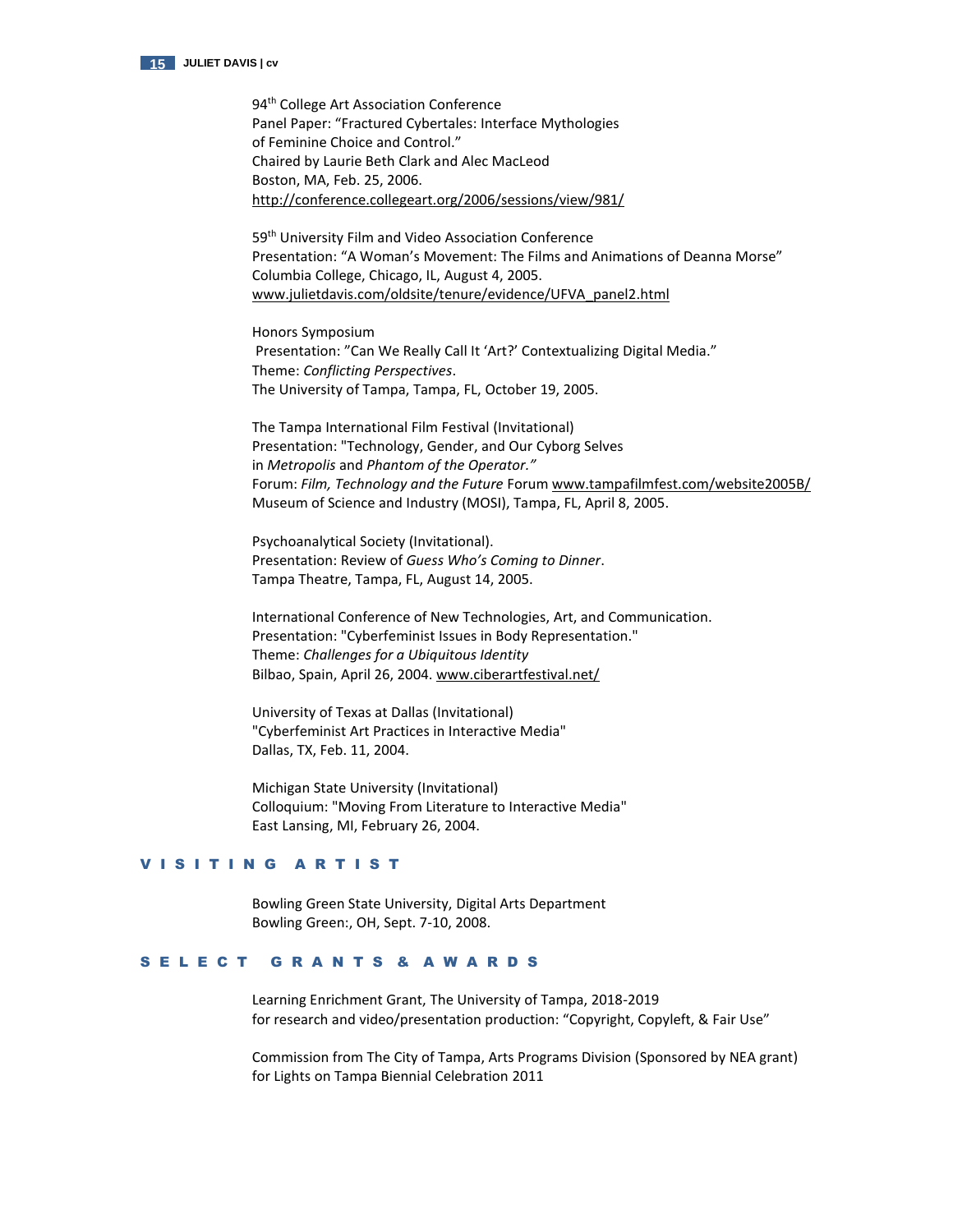

David Delo Research Grant, The University of Tampa, 2009-2010

Art of the Digital Show, Lyceum Theatre, San Diego, CA Won Honorable Mention among 2796 entries (40 countries), Oct. 6-Nov. 11, 2007 Judge: Neal Benzera, Director of the San Francisco Museum of Modern Art [http://www.artofdigitalshow.com](http://www.artofdigitalshow.com/)

*Who's Who Among America's Teachers*, 2007

DiverseWorks ArtSpace > Project Gallery, Houston, TX. Awarded Honorarium, July 2006. <http://www.diverseworks.org/>[| http://netart.diverseworks.org/](http://netart.diverseworks.org/)

PanLiterary Awards, Editor's Choice, Judged by Talan Memmott, 2006. *Drunken Boat* online journal of art and literature. Support: NY State Council for the Arts

"Born Digital Award" presented by The Institute for the Future of the Book, 2005. Funded by University of Southern California's Annenberg Center for Communication, Columbia University, The Macarthur Foundation, and The Mellon Foundation .

David Delo Research Grant, The University of Tampa, 2005-2006.

Golden Web Award (2003-2004) for the Tampa International Film Festival Web Site

Golden Web Award (2002-2003) for JulietDavis.com teaching site

# S E L E C T R E V I E W S & M E D I A

Thurston, Susan. "Flip the Switch: Forget Paris. Get turned on to art as Tampa becomes the city of light." Tampa Bay Times. 18 Feb 2011.

Thurston, Susan. "Reflecting on Some of The Works of the Lights on Tampa Artists." Tampa Bay Times. 15 Feb 2011. <http://www.tampabay.com/features/visualarts/article1151820.ece>

"Polystyrene Dream" featured in *Yo Dona* magazine, Spain (Invitation from Sara Sáez, fashion editor), 2009. Web.

Interview featured in *Modern Bride* magazine for the Feb. 2008 edition (by Invitation).

Easterly, Douglas. "Chapter 3: Juliet Davis." *Best Practices: The Pros of Flash*. New York : Thomson Delmar (2007). Print. Deconstructs both content and technologies of three artworks: *Altarations*, *Pieces of Herself*, and *Polystytrene Dream*.

"Interview with Juliet Davis." *Immersion Graphique: le magazine de la création et de l' imaginaire*. 2007. Web. <http://www.julietdavis.com/bibliography/interviewtranslation.pdf>

De Sanctis Mangelli, Flavia. "Slippage, come è instabile il mondo delle convenzioni." *l'Unità*. 11 January 2007. Web. <http://www.unita.it/view.asp?IDcontent=58545> A review of the ISEA "Slippage" exhibit.

King, Deb. *function: feminism* (2006). *The Feminist Art Project* Administered by Rutgers University [\(http://feministartproject.rutgers.edu/\)](http://feministartproject.rutgers.edu/). In its documentation of significant history, people, events, and work in cyberfeminism [\(http://www.functionfeminism.com/\)](http://www.functionfeminism.com/), this work includes on the cyberfeminist timeline both art and theory by Juliet Davis.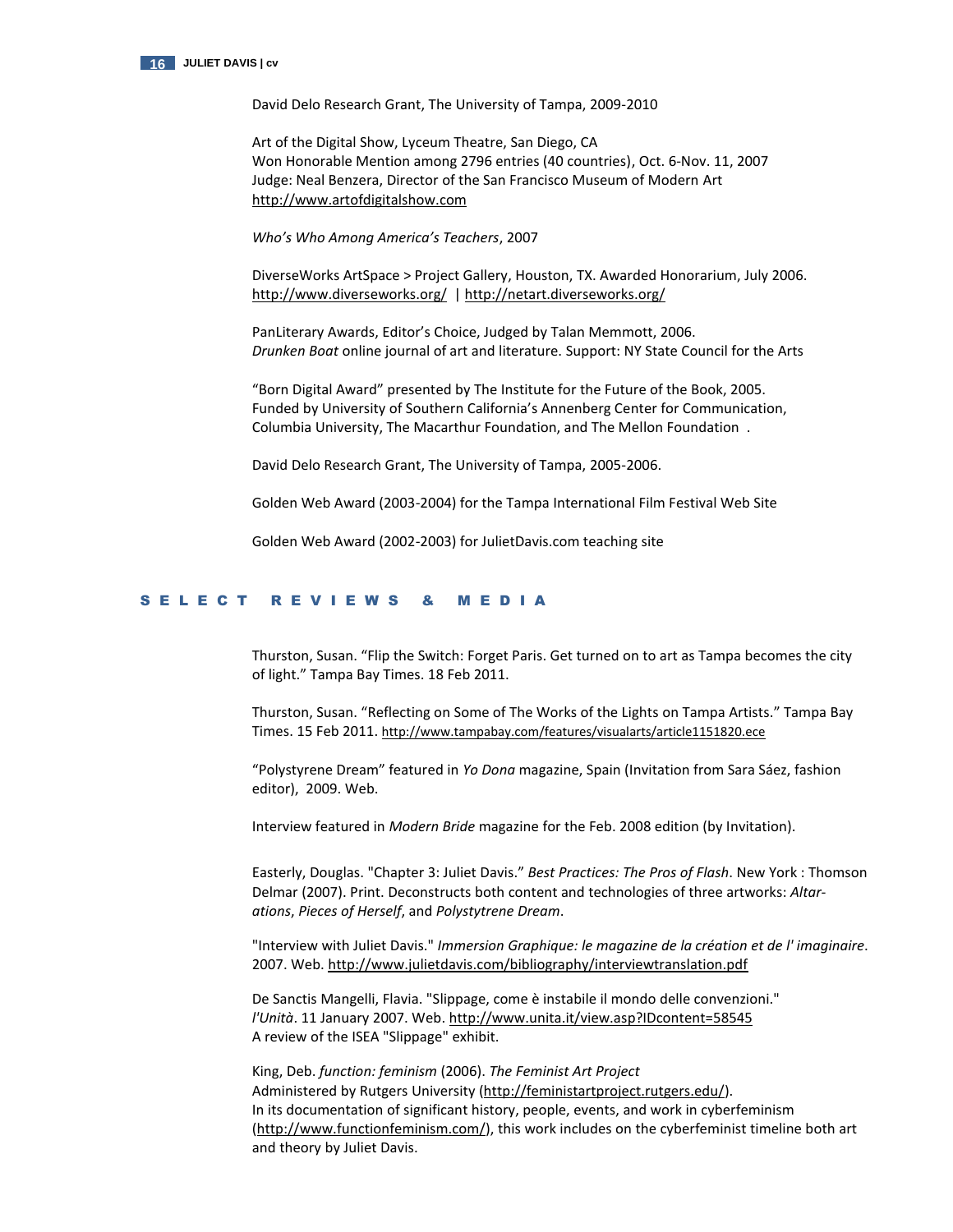

Note: This project was also included in *Electronic Review*, Studio XX, Montreal, Quebec, April 26, 2006.CE

Rashine, Yasser. "Slippage by Slippage." *Furtherfield Review*. Furtherfield.org. 2006. A review of the ISEA "Slippage" exhibit. [http://www.furtherfield.org/displayreview.php?From=Index&review\\_id=196](http://www.furtherfield.org/displayreview.php?From=Index&review_id=196) 

Fernbach, Eliza. "disturb.the.peace." *Furtherfield Review*. 2006. [http://www.furtherfield.org/displayreview.php?review\\_id=200](http://www.furtherfield.org/displayreview.php?review_id=200)  A review of Jess Loseby's collaborative work called *disturb.the.peace [angry women]* 2006 (which includes *Pieces of Herself* by Juliet Davis).

"Students Go Viral, Create Satire to Add Buzz to Online community." *Tampa Bay Business Journal*. 11 November 2006.

Rosseli, Fondazione. "Net Archives: Arte e Identità virtuale." *FondazioneRosseli.com*. 23 February 2006. MAXXI- Museo Nazionale delle arti del XXI secolo, DARC - Direzione generale per l'architettura e l'arte contemporanee http://www.fondazionerosselli.it/User.it/index.php? PAGE=Sito\_it/attivita\_seminari1&semn\_id=482

Lennie Bennett. "The State of Our Art." *St. Petersburg Times*. 1 August 2004. http://www.sptimes.com/2004/08/01/Floridian/The\_state\_of\_our\_art.shtml

"Undercurrent / Overview." *TBO The Tampa Tribune*. 30 June 2004. Review of Tampa Museum of Art Exhibition. http://ae.tbo.com/index.cfm?fuseaction=front\_event\_detail&eventID=9603

Henry, Amanda. "UnderCurrent / Overview: A Juror's Job." *TBO Tampa Tribune*. May 14, 2006. [http://ae.tbo.com/index.cfm?fuseaction=front\\_event\\_detail&eventID=18504](http://ae.tbo.com/index.cfm?fuseaction=front_event_detail&eventID=18504)

*n.paradoxa: Women's Art Work on the Net.* <http://web.ukonline.co.uk/n.paradoxa>

Quertin, Carolyn. "Assemblage: The Women's New Media Gallery." *The Trace Online Writing Gallery.* [http://tracearchive.ntu.ac.uk/traced/guertin/assemb\\_a-f.htm](http://tracearchive.ntu.ac.uk/traced/guertin/assemb_a-f.htm)

# T E C H N I C A L S K I L L S

**Web Design**  HTML/CSS JavaScript WordPress Divi Dreamweaver

**Graphic Design** Adobe Photoshop Adobe Illustrator Adobe InDesign Adobe Bridge Canva

**Video/Animation**  Adobe Premiere Adobe Animate Vyond Powtoon

**Social Media** SEO Google Anaytics HootSuite TweetDeck Constant Contact MailChimp

### **Productivity**

MS Teams, Office Blackboard, Canvas **Qualtrics** Google, Dropbox Zoom, Skype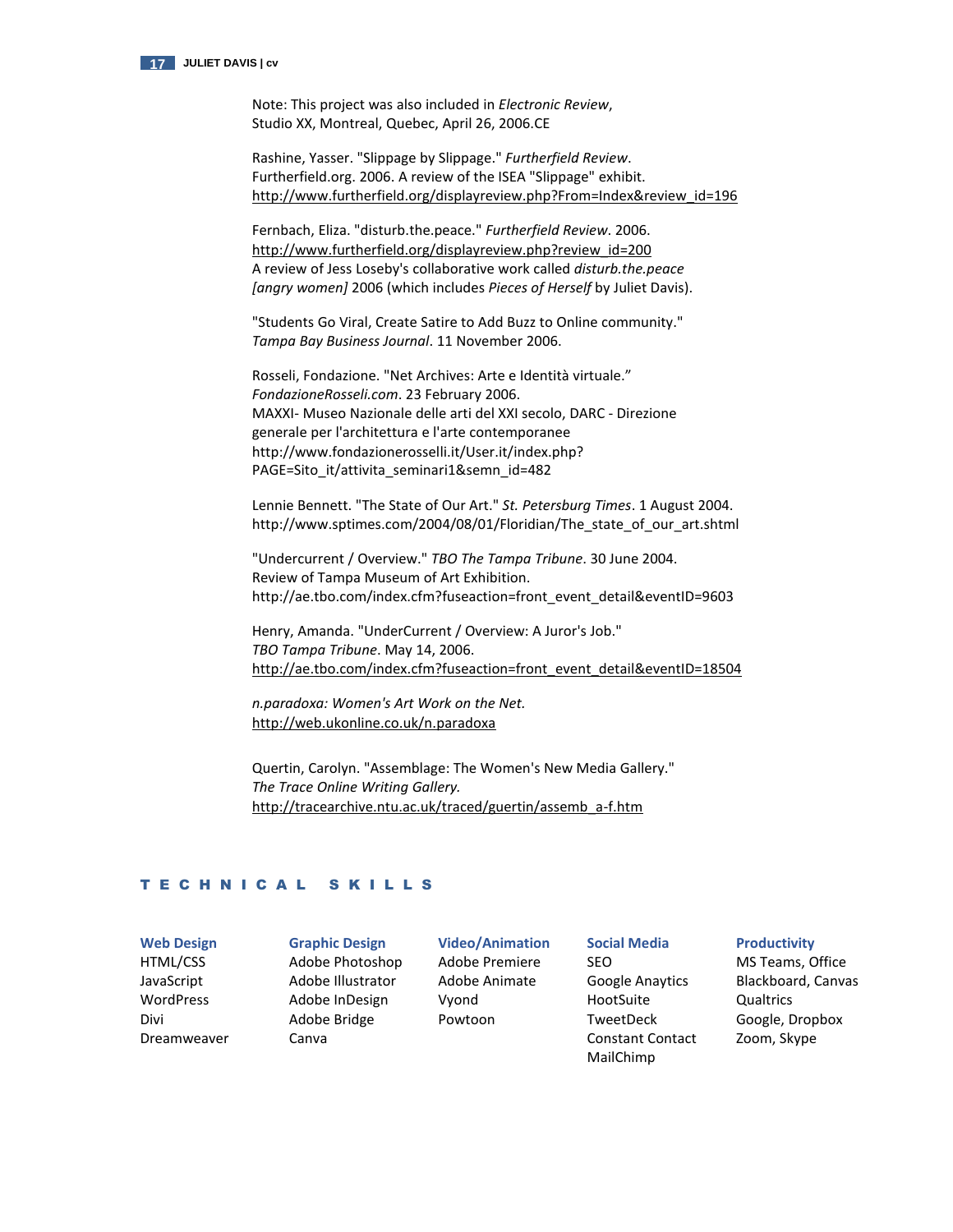# S E R V I C E

### **The University of Tampa, Tampa, FL**

# *Oversight*

- **P** Program Director, B.A. Advertising & Public Relations (2019-present) Program Coordinator/Co-coordinator (2005-2019)
- **B** Steering Committee, Masters of Arts in Professional Communication
- Steering Committee, Women's & Gender Studies (2018-present)
- Co-Director, The Spartan Agency (Aug2018-Dec2019). Student agency: media and marketing.
- **C** Chair, Tenure & Promotion Committee, Communication Department, 2021-2022; 2017-2018; 2013-2014; 2010-2011
- **College Tenure & Promotion Committee, College of Arts & Letters, 2010-2016.**
- Chair, Department of Communication, 2011-2013
- **T** Tenure & Promotion Committee Member, Communication Department, 2008-present
- Faculty Senate Exec. Council, College of Arts & Letters, 2008-2009
- Faculty Senate, College of Arts & Letters, 2007-2009
- **Chair, Dean Search Committee, College of Arts & Letters, 2008-2009**
- **Faculty Search Committee Chair (countless committees)**

### *Curriculum Development*

- Oversaw successful revision of the Communication Major, 2011-2013
- Oversaw successful revision of the Advertising & PR Major, 2011-2012
- Founded the B.A. in Advertising & Public Relations, 2005.
- **Proposed / developed integration of ART & COM curricula in digital arts, 2005.**
- Co-founded New Media Production program, 2003 (originally "Electronic Media and Technology")

# *Committees, Projects, Task Forces*

- **Standing Committees:**  Baccalaureate Committee, 2016-2019 Diversity Committee, 2013-2014 Instructional Technologies Committee, 2012-2013 Previous Committee Highlights:
- Academic Integrity Committee, Academic Appeals Committee, Library Committee **Interdisciplinary Committees:**
- Women's Studies Committee, Communication and Writing Subcommittee
- Chaired / served on numerous faculty search committees
- **Teaching Effectiveness Task Force (Dean's committee)** [www.utteaching.com](http://www.utteaching.com/) Revised classroom evaluation surveys and moved to online system.
- Founded *Splice: Journal of Communication, Arts & Culture*, an online showcase of student work at The University of Tampa, 2014-2016.

## **International Academy of Design & Technology**

- Associate Dean, 1998-2000
- Chairperson of Media Arts, 1996-2000
- Chairperson of General Education, 1996-1999
- **Founded five degree programs in media arts (Digital Art and Technology,** Interactive Media, Animation, Graphic Design, Advertising)
- **P** Piloted and developed curriculum for new online program, 2007, and developed courses as an independent contractor.